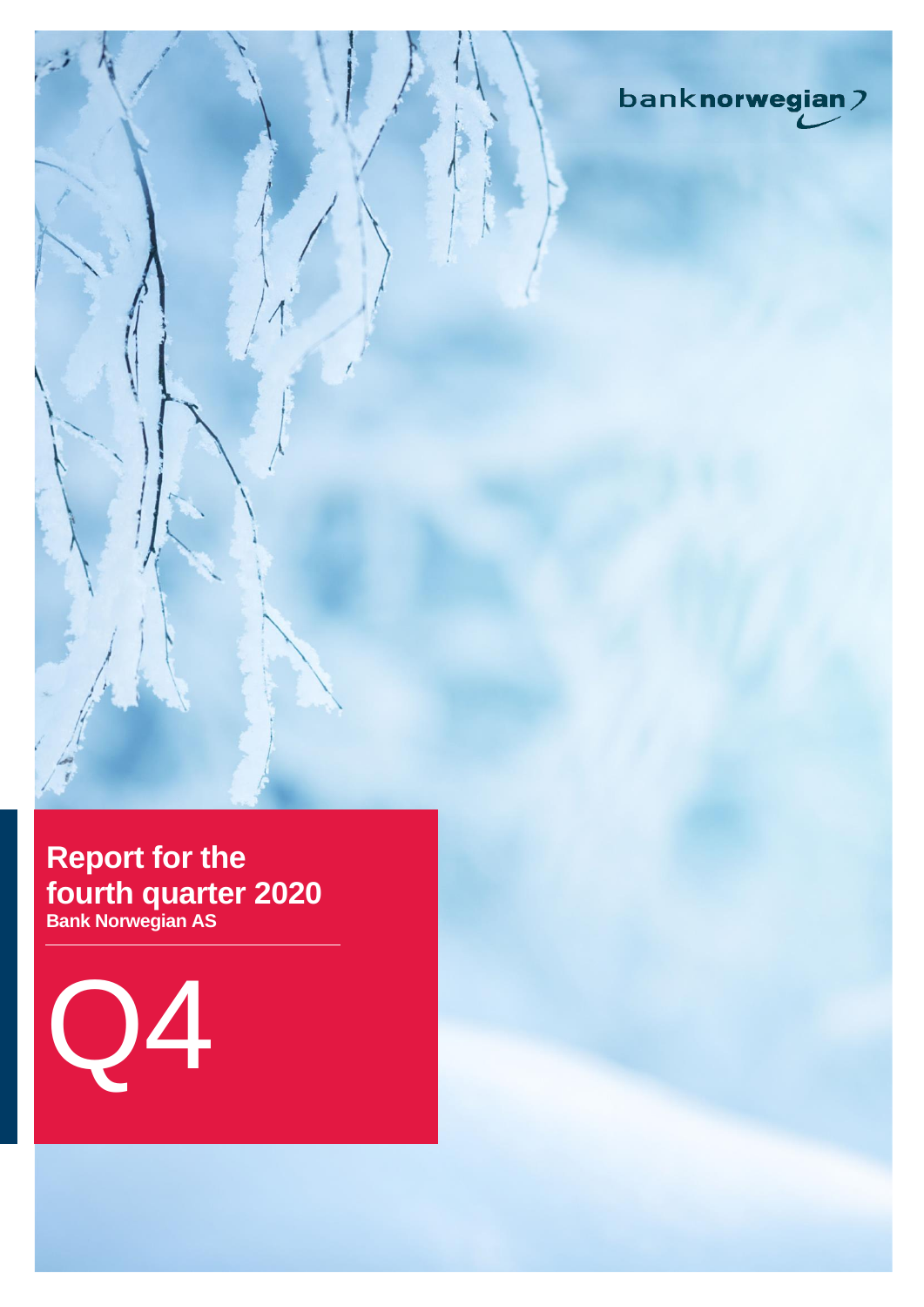# **Table of contents**

## **Notes**

| Note 1  |                                                   |  |
|---------|---------------------------------------------------|--|
| Note 2  |                                                   |  |
| Note 3  | Capital adequacy and Liquidity Coverage Ratio  12 |  |
| Note 4  |                                                   |  |
| Note 5  |                                                   |  |
| Note 6  |                                                   |  |
| Note 7  |                                                   |  |
| Note 8  |                                                   |  |
| Note 9  |                                                   |  |
| Note 10 | Net change in value on securities and currency 18 |  |
| Note 11 |                                                   |  |
| Note 12 | Debt securities issued and subordinated loan 18   |  |
| Note 13 |                                                   |  |
| Note 14 |                                                   |  |
| Note 15 |                                                   |  |
|         |                                                   |  |

|--|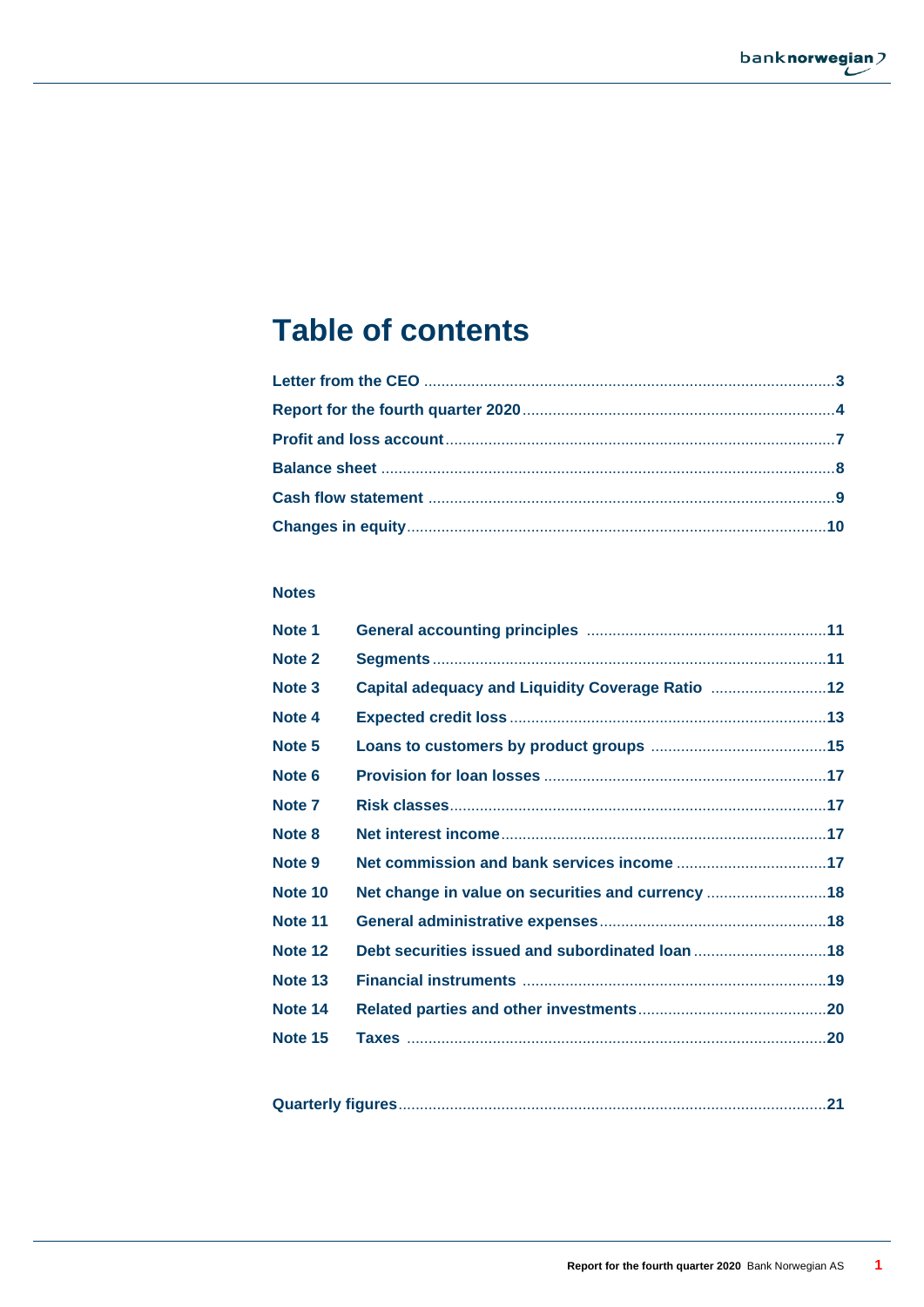

## **Financial highlights**

## **Profit and loss account**

|                                 |               |           |               | Bank Norwegian AS |
|---------------------------------|---------------|-----------|---------------|-------------------|
| Amounts in NOK 1000             | Q4 2020       | Q4 2019   | 2020          | 2019              |
| Interest income                 | 1471110       | 1 536 158 | 6 119 015     | 5911803           |
| Interest expenses               | 158 934       | 173586    | 702 269       | 650090            |
| Net interest income             | 1 3 1 2 1 7 5 | 1 362 571 | 5416746       | 5 261 712         |
| Net other operating income      | $-10998$      | 87110     | 230 315       | 322 304           |
| <b>Total income</b>             | 1 301 178     | 1449681   | 5647061       | 5584016           |
| <b>Total operating expenses</b> | 318 422       | 341 332   | 1 277 933     | 1 312 140         |
| Provision for loan losses       | 397 662       | 432 803   | 1830948       | 1 627 359         |
| Profit before tax               | 585 094       | 675 546   | 2538180       | 2644518           |
| <b>Profit after tax</b>         | 766 902       | 507846    | 2 2 3 5 5 7 9 | 1992639           |

## **Balance sheet**

|                         | Bank Norwegian AS |            |  |
|-------------------------|-------------------|------------|--|
| Amounts in NOK 1000     | 31.12.20          | 31.12.19   |  |
| Total assets            | 63 037 064        | 57 883 722 |  |
| Loans to customers      | 37 943 688        | 40 560 502 |  |
| Liquid assets           | 24 362 418        | 16812537   |  |
| Deposits from customers | 42 677 703        | 40 118 369 |  |
| Debt securities issued  | 6 0 34 3 8 7      | 6537863    |  |
| Subordinated loans      | 877820            | 822 688    |  |
| Tier 1 capital          | 635 000           | 635 000    |  |
| Total equity            | 10 038 608        | 9 288 609  |  |

## **Key figures and alternative performance measures**

|                                                          |         |         | <b>Bank Norwegian AS</b> |        |  |
|----------------------------------------------------------|---------|---------|--------------------------|--------|--|
|                                                          | Q4 2020 | Q4 2019 | 2020                     | 2019   |  |
| Return on equity (ROE) <sup>135</sup>                    | 30.3%   | 23.5 %  | 23.1 %                   | 25.4 % |  |
| Return on assets (ROA) <sup>15</sup>                     | 4.8%    | 3.7%    | 3.7%                     | 3.8%   |  |
| Earnings per share (EPS) <sup>45</sup>                   | 4.14    | 2.70    | 12.01                    | 10.62  |  |
| Common equity tier 1 (CET 1)                             | 22.4 %  | 21.6%   | 22.4 %                   | 21.6%  |  |
| Leverage ratio                                           | 14.6%   | 14.7%   | 14.6%                    | 14.7 % |  |
| Liquidity coverage ratio (LCR)                           | 569 %   | 449 %   | 569 %                    | 449 %  |  |
| Net interest margin (NIM) <sup>1</sup>                   | 8.2%    | 9.7%    | 8.9%                     | 10.0%  |  |
| Cost/income ratio <sup>1</sup>                           | 0.24    | 0.24    | 0.23                     | 0.23   |  |
| Loan loss provisions to average loans <sup>1</sup>       | 3.6%    | 3.9%    | 4.1 %                    | 3.9%   |  |
| Stage 3 loans to loans $1^2$                             | 23.7%   | 17.3 %  | 23.7%                    | 17.3 % |  |
| Loan loss allowance coverage ratio stage 3 <sup>12</sup> | 40.9%   | 35.9%   | 40.9%                    | 35.9%  |  |
| Loan loss allowance coverage ratio to loans <sup>1</sup> | 11.5 %  | 8.1%    | 11.5 %                   | 8.1%   |  |

<sup>1)</sup> Defined as alternative performance measure (APM). APM s are described on banknorwegian.no/OmOss/InvestorRelations.

<sup>2)</sup> The APM s "Non-performing loans to loans" and "Loan loss allowance to non-performing loans", which has been in use since reporting under IAS 39, was in Q2 2020 replaced by the new APM s "Stage 3 loans to loans" and "Loan loss allowance coverage ratio stage 3" due to established market practice and reduced relevance after the implementation of IFRS9.

 $3)$  Definition for ROE was updated in Q3 2020 based on established market practice. Previous periods are recalculated.

<sup>4)</sup> Definition for EPS was updated in Q3 2020 based on establised market practice. EPS is calculated based on profit after tax excluding interest on additional Tier 1 capital. Previous periods are recalculated.

<sup>5)</sup> Adjusting for the group contribution accounted for according to Norwegian accounting regulations in the fourth quarter, the ROE was 17.1%, ROA 2.8% and EPS was 2.40 for Q4 2020.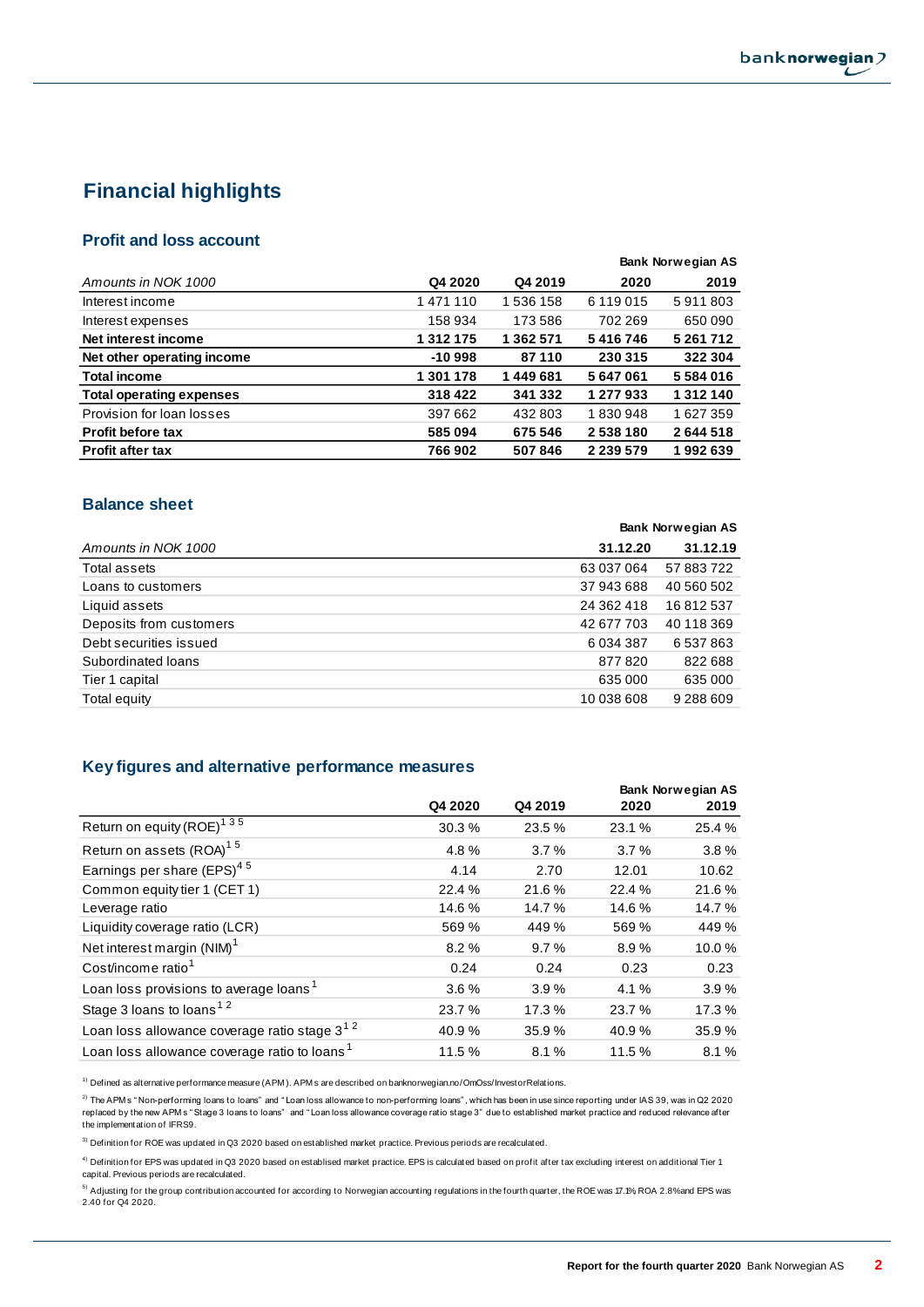# **Letter from the CEO**

The fourth quarter marked an end to a special and challenging year where both society and the financial markets have shown resilience when facing the effects of the Covid-19 pandemic. I am impressed with the effort that our employees have displayed to ensure that the bank could operate as usual and serve our customers in uncertain times. Going into the crisis, Bank Norwegian was well positioned for any potential economic downturn due to our solid capital position and our cost-efficient operating model and we have throughout the crisis continued to deliver profitable results and increased our financial strength.

Q4 was a solid quarter and total amount of customers ended at 1.75 million. The net interest income was stable q-o-q and our net profit ended at a solid MNOK 767, representing a ROE of 30.3%, including effect of group distribution to parent company Norwegian Finans Holding ASA. The result is still affected by the ongoing pandemic. Our financially strong position has increased further during 2020 and our loan loss absorption capacity has never been better, as our loan loss coverage ratios continued to increase during the quarter. Our capital position is solid, providing surplus capital that covers both our growth ambitions and any eventual further waves of the pandemic. In addition, it allows to deliver cash dividend according to our dividend policy.

Our asset quality continues to improve with a corresponding reduction of risk in the loan portfolio. Customers on book at the end of 2020 have in general a lower risk profile than the average customer one year earlier. Consequently, the inflow rate in Stage 3 assets has declined. The trend of improved customer payment behavior that has been visible since the beginning of the pandemic continued during the fourth quarter.

We continue to build on our position as a Nordic champion within consumer finance and have strengthened our distribution during Q4 with strategic partners to be present in all channels relevant to the customers. In addition, we have included a new free of charge insurance product in our credit card that covers one month of grocery purchases - providing security for our customers in times of uncertainty. In February 2021 we have launched a temporary cashback option for our customers to strengthen the value of our credit card as a result of the ongoing pandemic.

Outside the Nordics, our entry into key European markets is progressing according to plan and we look forward to reaching our goal to launch in one or two European markets before end of 2021. Despite the uncertain times ahead related to the pandemic, I am confident that our unique model, deep analytical capabilities and strong capital position will allow us to compete successfully in attractive European markets.

Bærum, February 16, 2021

**Tine Wollebekk** CEO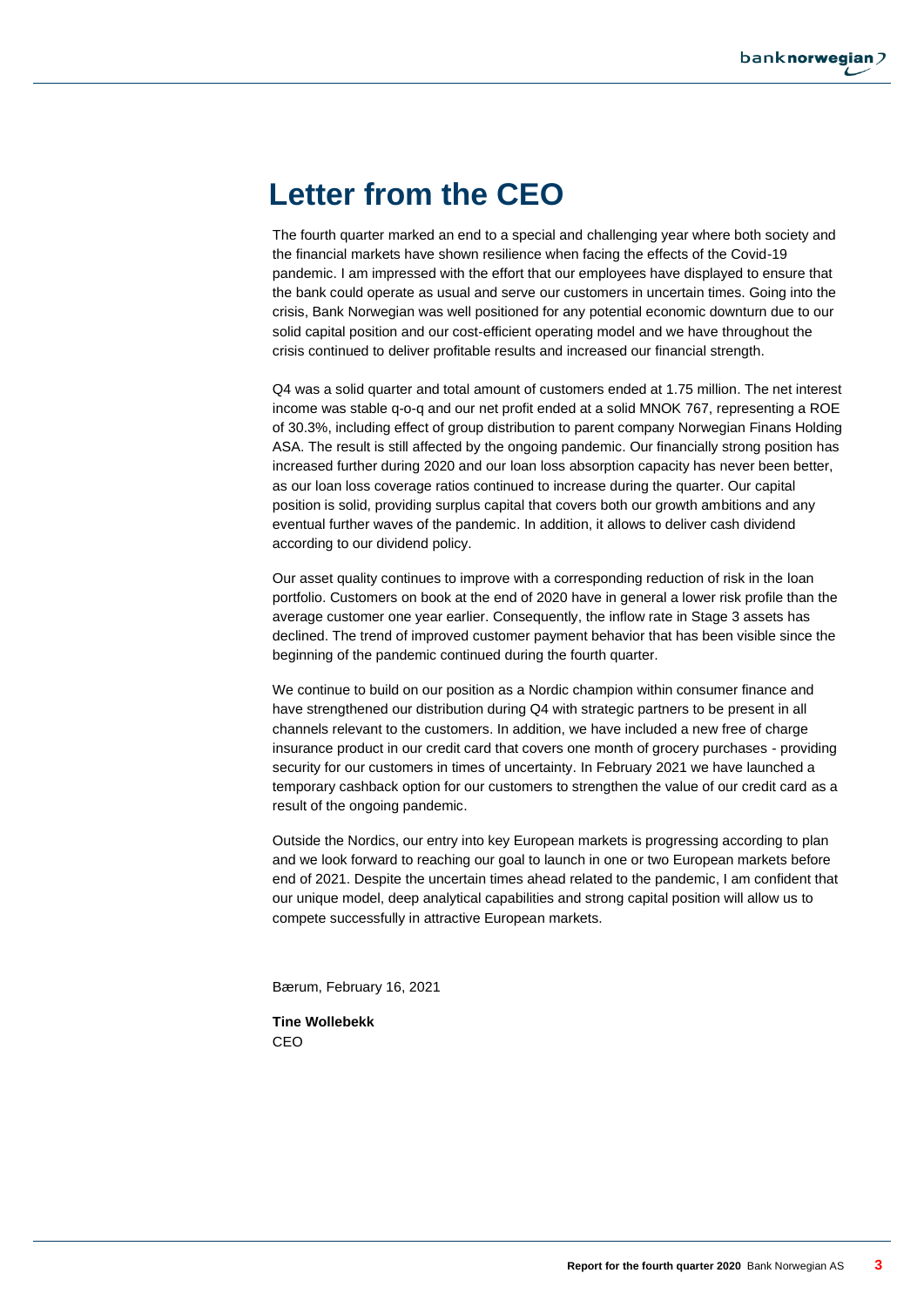# **Report for the fourth quarter 2020**

Following the third quarter's increase in spending over the summer holidays and the ease in restrictions imposed by the authorities to limit the spread of the COVID-19 continuing throughout the quarter resulting in an uptake in private consumption through higher credit card purchase volumes and increased instalment loan sales, the fourth quarter has been affected by the second wave of COVID-19. With decline in economic activity resulting in lower credit card purchase volumes compared to the summer holiday months included in the third quarter. Instalment loan volumes are slightly reduced largely due to continuing positive customer payment behavior in the quarter along with somewhat reduced volumes of new instalment loans.

At the end of the fourth quarter 2020 the bank had a customer base of 1 751 500 customers, which can be broken down into 1 264 300 credit card customers, 206 800 instalment loan customers and 280 400 deposit customers.

The bank's financial statements are accounted for according to the annual accounts regulation for banks, credit companies and finance companies. This means that IFRS rules apply with exceptions and simplifications regulated through the annual accounts regulations which in turn means that the Board of Directors' proposal for group contribution is recognized as debt on the balance sheet date.

#### Profit and loss for 2020

The bank's comprehensive income amounted to NOK 2 240 million, compared with NOK 1 993 million for the same period in 2019. The decrease in profit is mainly due to higher provision for loan losses related to the uncertain outlook of COVID-19, lower net commission income due to lower credit card activity which were partly offset by increased interest income derived from exchange rate effects. Return on equity was 23.1% and the return on assets was 3.7%. Adjusting for the group contribution in the fourth quarter, the ROE was 19.6% and ROA was 3.1% for 2020.

Net interest income totaled NOK 5 417 million, net other operating income amounted to NOK 230.3 million, while total operating expenses were NOK 1 278 million. Provisions for loan losses were NOK 1 831 million.

#### Profit and loss for the fourth quarter 2020

The bank's comprehensive income amounted to NOK 766.9 million compared with NOK 511.2 million in the third quarter. The increase is mainly caused by lower tax charge in the quarter from giving group contribution. In addition to dividend received and lower interest expenses from deposit accounts partly offset by loss on securities and currencies, higher provision for loan losses and lower interest income.

Return on equity was 30.3%, compared with 20.4% in the third quarter and the return on assets was 4.8%, compared with 3.3% in the third quarter. Adjusting for the group contribution in the fourth quarter, the ROE was 17.1% and ROA was 2.8% for Q4 2020.

Net interest income amounted to NOK 1 312 million, a decrease of NOK 9.8 million from the third quarter. The decrease is mainly explained by negative loan growth mostly in Norway, partly offset by lower interest on customer deposits from reduced deposit rates in Norway and Denmark and reduced deposits. The net interest margin was 8.2%, compared with 8.4% in the third quarter.

Net other operating income amounted to NOK -11.0 million compared with NOK 45.9 million in the third quarter. Net commission income decreased NOK 15.2 million to NOK 21.4 million mainly due to lower credit card activity in the fourth quarter and higher issuing services cost, partly offset by insurance incentives received in the quarter. Income from shares and other securities amounted to NOK 24 million in the fourth quarter and consist of a dividend received from VN Norge AS. Net loss on securities and currency amounted to NOK 56.4 million, compared with a net gain of NOK 9.2 million in the third quarter. The decrease is mainly due to net negative change in value of securities of NOK 37.0 million in the Norwegian and Finnish portfolios and net loss on currency of NOK 18.6 million in the fourth quarter. The total yield levels on the liquidity portfolios reflects stable and slightly improved credit markets in the fourth quarter. The negative valuation effects of NOK 37.0 mainly derive from the structure of the portfolios, with paid interest especially on the fixed rate instruments, being higher than the running yield levels, putting a continuous pressure on the net valuation of the portfolios.

Total operating expenses amounted to NOK 318.4 million, a decrease of NOK 5.2 million in the fourth quarter.<br>Personnel expenses increased NOK 3.9 million expenses increased NOK 3.9 million Administrative expenses were down NOK 7.0 million, mainly due to lower digital marketing spending. Depreciation was reduced by NOK 1.1 million. Other operating expenses decreased NOK 0.9 million.

Provisions for loan losses were NOK 397.7 million, an increase of NOK 32.0 million in the fourth quarter. During the fourth quarter the bank has implemented updated PD lifetime models as well as updated the macro assumptions utilized in the ECL-models in addition to changing the probability weighting. These macro assumptions include updated effects of COVID-19 at year end and hence the optimistic scenario is now included at the original weight after being removed in the second quarter. Provision equalled 3.6% of average gross loans, compared with 3.3% in the third quarter.

Stage 3 loans were NOK 10 146 million, compared with NOK 9 995 million at the end of the third quarter. Stage 3 loans accounted for 23.7% of gross loans, compared with 22.3% as of September 30, 2020. Stage 3 loans are developing as expected. While the relative share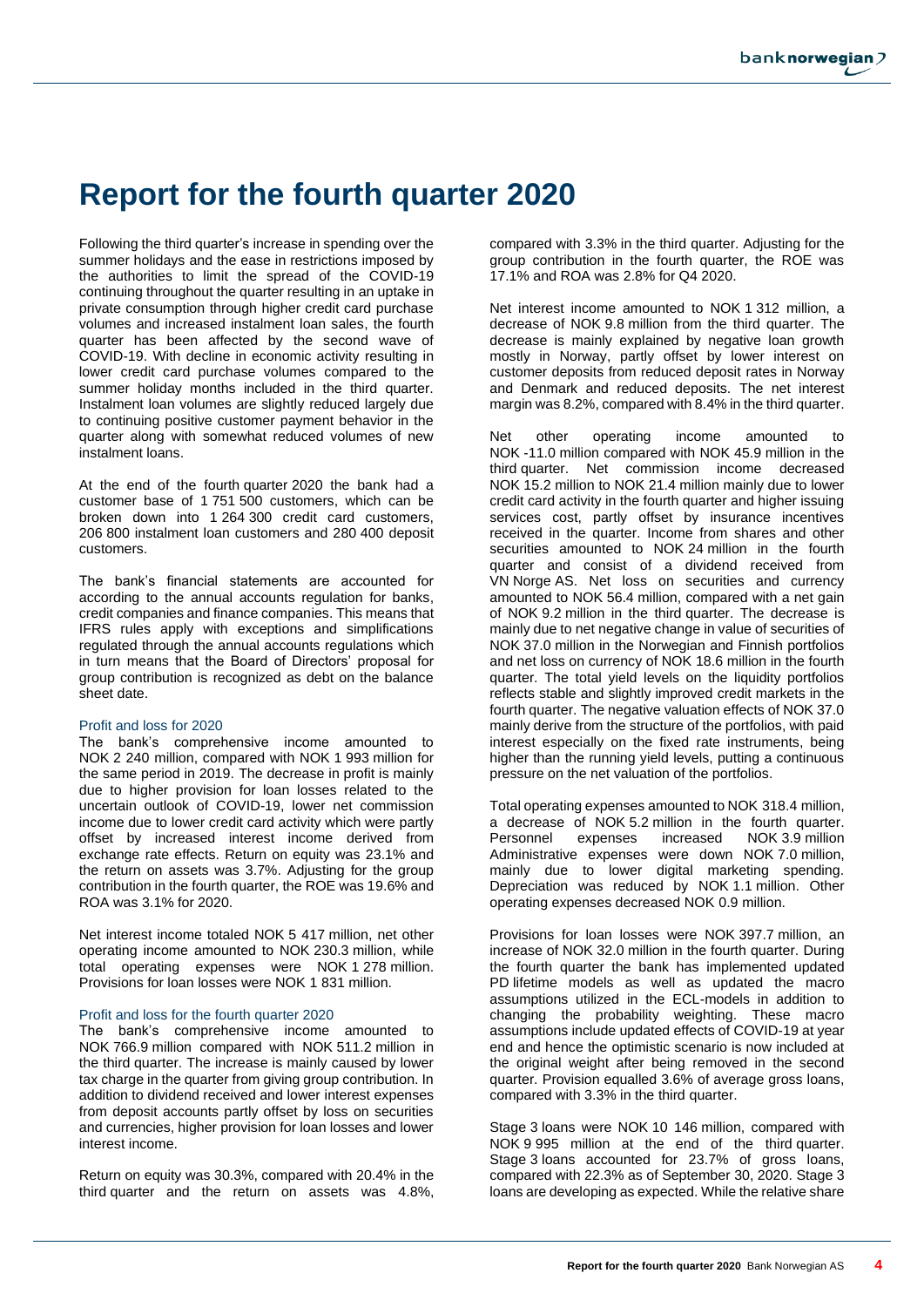of stage 3 is increasing due to negative loan growth in the quarter, the growth into stage 3 has declined further this quarter and remains at low levels. The implementation of updated PD lifetime models has impacted stage triggering resulting in more correct stage-placement. While stage 3 is minimally impacted, the triggering into stage 2 is particularly affected and stage 2 is reduced by NOK 2 947 million in the quarter resulting in a higher stage 1 share of gross loans.

#### Balance sheet as of December 31, 2020

Total assets were down NOK 1 150 million in the quarter and amounted to NOK 63 037 million.

Gross loans to customers decreased NOK 1 968 million compared with an increase of NOK 124 million in the previous quarter and totaled NOK 42 878 million. Currency adjusted gross loan growth was NOK -847.3 million compared with NOK -286.0 million in the previous quarter. Broken down by product the currency adjusted loan growth for instalment loans was NOK -333.7 million compared with NOK 54.1 million in the previous quarter, and for credit cards NOK -513.7 million compared with NOK -340.1 million in the previous quarter. The negative growth in instalment loans is mainly due to both lower new sales and higher repayment, while the negative growth in credit cards is mainly due to lower customer spending related to COVID-19. Instalment loans amounted to NOK 31 037 million and credit card loans amounted to NOK 11 841 million.

Customer deposits were reduced by NOK 1 202 million compared with an increase of NOK 2 789 million in the third quarter and were NOK 42 678 million at the end of the fourth quarter. Currency adjusted growth was NOK -172.6 million compared with NOK 2 439 million in the previous quarter. The decrease was mainly in Norway following a previously announced deposit rate reduction, in addition to an announced deposit rate reduction at the beginning of the fourth quarter.

Liquid assets increased NOK 778.8 million and amounted to NOK 24 362 million, equivalent to 38.6% of total assets.

Total equity amounted to NOK 10 039 million, compared with NOK 10 730 million as of September 30, 2020. The total capital ratio was 26.0%, the core capital ratio was 23.9% and the common equity tier 1 ratio was 22.4%.

The financial statements as of December 31, 2020 have been subject to an auditor review of interim financial statements.

#### Regulatory update

A new lending regulation entered into force in Norway on January 1, 2021. The previous consumer lending regulation has been effective since 2019. The new lending regulation sets rules related to the banks' lending practices for mortgages and consumer loans. In the new regulation, most of the requirements from the previous mortgage regulation and consumer loans regulation are continued with no significant changes. This will only effect limited corrections in ongoing procedures. The new lending regulation will apply for four years until 31

December 2024, but evaluation will be carried out midway, i.e. in the autumn of 2022.

Environmental, Social and Governance (ESG) refers to the three central factors in measuring the sustainability and societal impact of an investment in a company. New EU regulations provide a legal framework for sustainable economic development, which serves as a tool for investors, companies and issuers to channel their efforts into sustainable projects and investments. Bank Norwegian are currently analyzing the consequences of the regulations. The bank has also published a sustainability report in relation to the bank's focus on sustainability and an updated version will be published in the first quarter of 2021.

The Market Abuse Regulation (MAR) entered into effect in the EU in 2016. The regulation contains prohibitions of insider dealing, unlawful disclosure of inside information and market manipulation, and measures to prevent and detect breaches of such clauses. The regulation aims to increase market integrity and investor protection. For Norway, the rules will come into effect March 1, 2021 and Bank Norwegian has analyzed the rules and will implement the changes before the rules come into effect.

The temporary legislation regarding interest rate cap in Finland is prolonged until end of September 2021. The legislation has resulted in slightly lower sales and average interest rate, with lower expected credit losses derived trough sales to customers with lower risk profiles.

January 6, 2021 was the due date for the Norwegian Ministry of Finance's public hearing of suggested amendment to Norwegian regulations, regarding the implementation of the EU "bank-package". The "bankpackage" consists of three parts – the Capital Requirements Regulations (CRR2), Capital Requirements Directive (CRD5) and Bank Recovery and Resolution Directive (BRRD2), all from May 20, 2019. The ambition with the "bank-package" is to implement the updated EU bank-package into local legislation. Feedback is expected within the first half of 2021 regarding implementation date and potential national adjustments issued by N-FSA.

#### **Outlook**

Going into the first quarter, the vaccination programs have started to combat the COVID-19 pandemic affecting most of 2020. Despite the positive news on vaccination ramp up, it is still uncertainty regarding the development of the virus and mutated versions, and it is expected to be a subdued first half of 2021. Uncertainty remains of how rapid the recovery will be. However, the Nordic countries have decided to prolong the governments' supportive actions through the first half of 2021 to reduce the negative impact for businesses and individuals. Unemployment rates are still at elevated levels, but lower than anticipated and the outlook is somewhat better also due to government support schemes.

The financial markets continue to develop positively during the fourth quarter and at the start of 2021. The turmoil around the presidential election and inauguration in the USA seems to have a smaller effect on important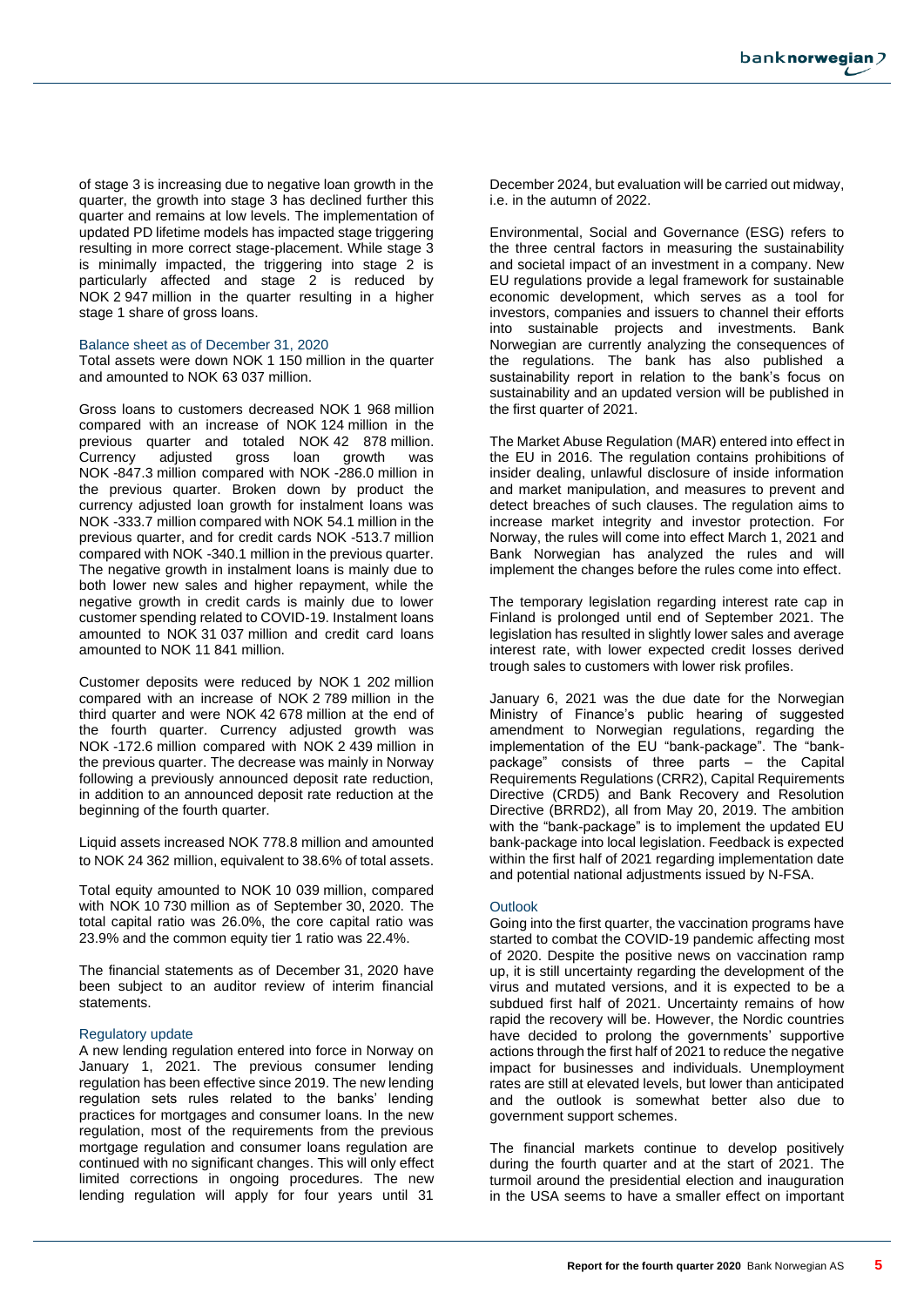metrics at the start of the year 2021 compared to late 2020. Real estate prices in the Nordics have continued to increase. Credit spreads continued to contract to lower levels and are mostly back to pre-COVID-19 levels, and some even lower, now into the first quarter. The Norwegian Krone appreciated at the end of 2020 compared to all relevant currencies, affecting both our interest income and loan- and deposit volumes negatively in the fourth quarter. The market seems to expect a further strengthening of the Norwegian Krone into 2021, supported by higher oil prices and positive risk sentiments.

The bank continues to show a healthy financial position with high profitability, very strong capitalization and continues to have high levels of liquid assets. Repeated reductions of deposit rates during second half of 2020 and beginning of 2021 is expected to give reduced liquidity and reduced interest expense on deposits going forward into 2021. The bank is considered resilient and well equipped to withstand any further adverse effects as a result of COVID-19 going into first quarter of 2021. During the last quarter of 2020, the underwriting of credit as well as ordinary operations have been maintained and this is expected to continue also into 2021. Fewer customers are late with their payments in all four countries and the low levels of loans sent to debt collection, continued during the last quarter and into the first quarter.

The bank will issue senior bonds as MREL eligible capital during Q1 2021, according to our identified regulatory needs. Issuance of senior non-preferred bonds will commence later in the year, following updated rating information. As a result of the positive response from Norwegian FSA on our application to change the group structure through a parent-subsidiary merger, the issuances of MREL eligible debt will be made from Bank Norwegian. The completion of the merger will, subject to relevant approvals, be commenced during first half of 2021.

The European expansion plan is on track and progressing according to our ambitions to launch in the later part of 2021. Our current market position, strong financials and our growth strategy continue to make the bank well positioned to leverage our leading position also in the future. As a result of the NFH Group's solid capital position, a dividend is proposed for the NFH Group's annual general meeting of NOK 6.00 per share where NOK 5.00 per share is distributed after the annual general meeting and NOK 1.00 per share is planned to be distributed after September 30, 2021, depending on pandemic development. NOK 6.00 is equivalent to 60,9% of the net result of 2020 for the NFH Group excluding profit attributable to hybrid capital owners. Including the net result of 2019 in the calculation, this represents 29.6% of the total net profit combined for the two years in total. This is considered compliant with the Norwegian FSA and Ministry of Finance guidelines regarding cautious dividend pay-out policy of max 30% of the combined net profit for 2019 and 2020. To prepare for decision on payment of dividends, it is proposed that the bank give a group contribution of NOK 1 451 million to its parent company Norwegian Finans Holding ASA.

Proposed allocation of the net profit for the year 2020

The net profit for 2020 for Bank Norwegian AS amounted to NOK 2 240 million. The board of directors proposes that NOK 1 451 million is distributed as group contribution to Norwegian Finans Holding ASA, and the remaining profit NOK 789 million is added to retained earnings.

Bærum, February 16, 2021 The Board of directors of Bank Norwegian AS

**\_\_\_\_\_\_\_\_\_\_\_\_\_\_\_\_\_\_\_\_\_\_** Klaus-Anders Nysteen Chairman of the board

**\_\_\_\_\_\_\_\_\_\_\_\_\_\_\_\_\_\_\_\_\_\_** John E. Høsteland Board member

**\_\_\_\_\_\_\_\_\_\_\_\_\_\_\_\_\_\_\_\_\_\_** Christine Rødsæther Board member

**\_\_\_\_\_\_\_\_\_\_\_\_\_\_\_\_\_\_\_\_\_\_\_\_** Izabella Kibsgaard-Petersen Board member

**\_\_\_\_\_\_\_\_\_\_\_\_\_\_\_\_\_\_\_\_\_\_\_\_** Lars Ola Kjos Board member

**\_\_\_\_\_\_\_\_\_\_\_\_\_\_\_\_\_\_\_\_\_\_\_\_** Charlotte Ager Board member

**\_\_\_\_\_\_\_\_\_\_\_\_\_\_\_\_\_\_\_\_\_\_** Tine Wollebekk CEO

**\_\_\_\_\_\_\_\_\_\_\_\_\_\_\_\_\_\_\_\_\_\_** Hans Larsson Board member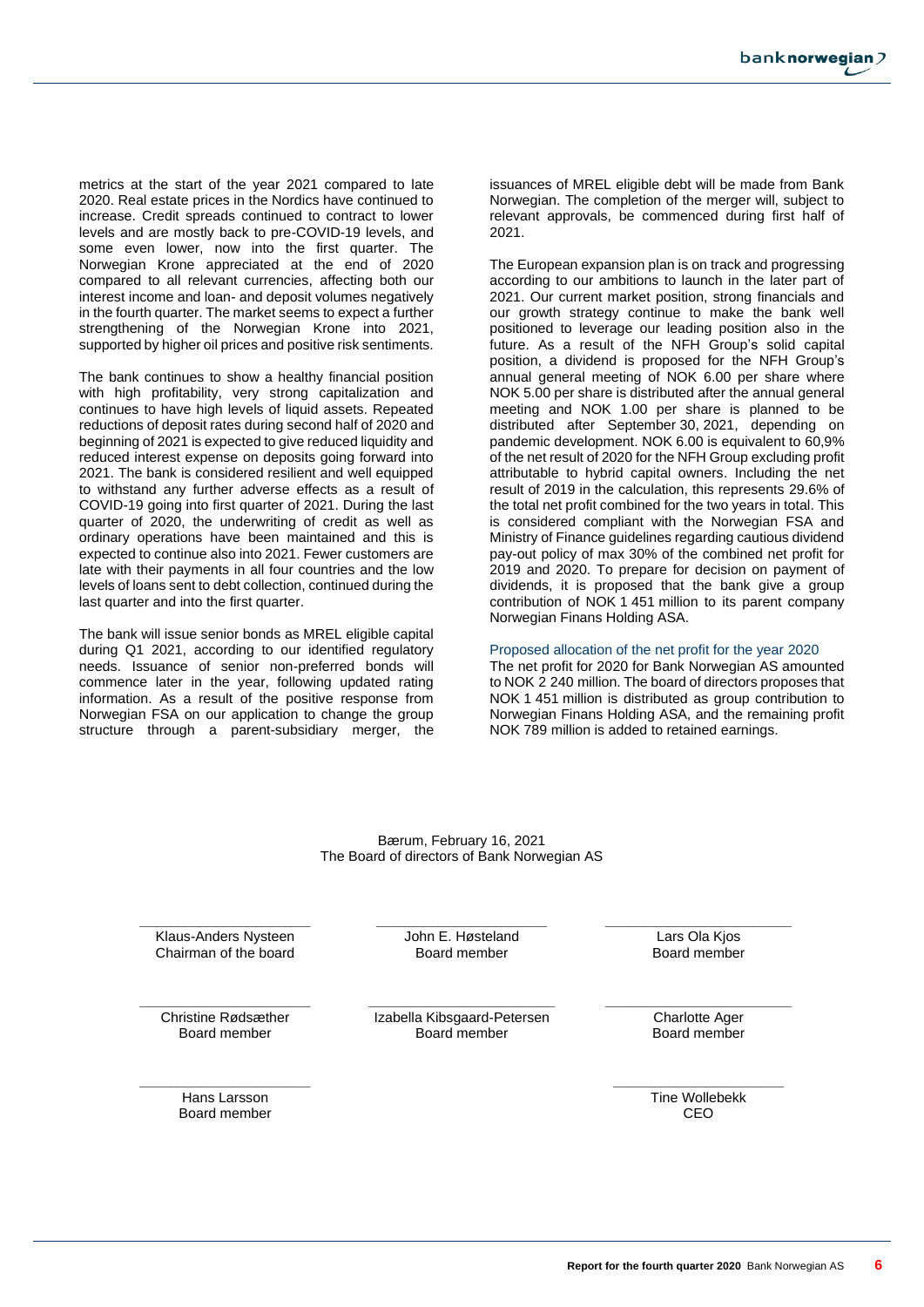## **Profit and loss account**

|                                                |                |           |           |               | <b>Bank Norwegian AS</b> |
|------------------------------------------------|----------------|-----------|-----------|---------------|--------------------------|
| Amounts in NOK 1000                            | <b>Note</b>    | Q4 2020   | Q4 2019   | 2020          | 2019                     |
| Interest income, effective interest method     |                | 1417166   | 1489634   | 5885136       | 5749524                  |
| Other interest income                          |                | 53 944    | 46 524    | 233 880       | 162 279                  |
| Interest expenses                              |                | 158 934   | 173 586   | 702 269       | 650 090                  |
| Net interest income                            | 8              | 1 312 175 | 1 362 571 | 5416746       | 5 261 712                |
| Commission and bank services income            | 9              | 73716     | 135 391   | 412016        | 540 443                  |
| Commission and bank services expenses          | 9              | 52 315    | 57746     | 194 364       | 250 192                  |
| Income from shares and other securities        |                | 24 0 29   |           | 24 0 29       |                          |
| Net change in value on securities and currency | 10             | -56 428   | 9465      | $-11367$      | 32 053                   |
| Net other operating income                     |                | $-10998$  | 87110     | 230 315       | 322 304                  |
| <b>Total income</b>                            | $\overline{2}$ | 1 301 178 | 1449681   | 5647061       | 5584016                  |
| Personnel expenses                             |                | 35 171    | 28 1 24   | 119658        | 100 775                  |
| General administrative expenses                | 11             | 255 091   | 280 470   | 1 0 3 7 1 9 4 | 1 088 530                |
| Depreciation and impairment of fixed and       |                | 14740     | 18079     | 63 614        | 67 693                   |
| intangible assets                              |                |           |           |               |                          |
| Other operating expenses                       |                | 13419     | 14 659    | 57467         | 55 141                   |
| <b>Total operating expenses</b>                |                | 318 422   | 341 332   | 1 277 933     | 1 312 140                |
| Provision for loan losses                      | 6              | 397 662   | 432 803   | 1830948       | 1627359                  |
| <b>Profit before tax</b>                       |                | 585 094   | 675 546   | 2538180       | 2644518                  |
| Tax charge                                     | 15             | $-181808$ | 167701    | 298 601       | 651879                   |
| <b>Profit after tax</b>                        | 2              | 766 902   | 507846    | 2 2 3 9 5 7 9 | 1992639                  |
|                                                |                |           |           |               |                          |
| Proportion attributable to shareholders        |                | 759794    | 494 376   | 2 200 998     | 1946941                  |
| Proportion attributable to additional          |                | 7 1 0 9   | 13470     | 38 580        | 45 697                   |
| Tier 1 capital holders                         |                |           |           |               |                          |
| <b>Profit after tax</b>                        |                | 766 902   | 507846    | 2 2 3 5 7 9   | 1992639                  |
|                                                |                |           |           |               |                          |
| Earnings per share                             |                | 4.14      | 2.70      | 12.01         | 10.62                    |

# **Comprehensive income**

| Amounts in NOK 1000                     | Q4 2020 | Q4 2019 | 2020          | 2019    |
|-----------------------------------------|---------|---------|---------------|---------|
| Profit on ordinary activities after tax | 766902  | 507846  | 2 2 3 5 5 7 9 | 1992639 |
| Comprehensive income for the period     | 766902  | 507846  | 2 2 3 5 5 7 9 | 1992639 |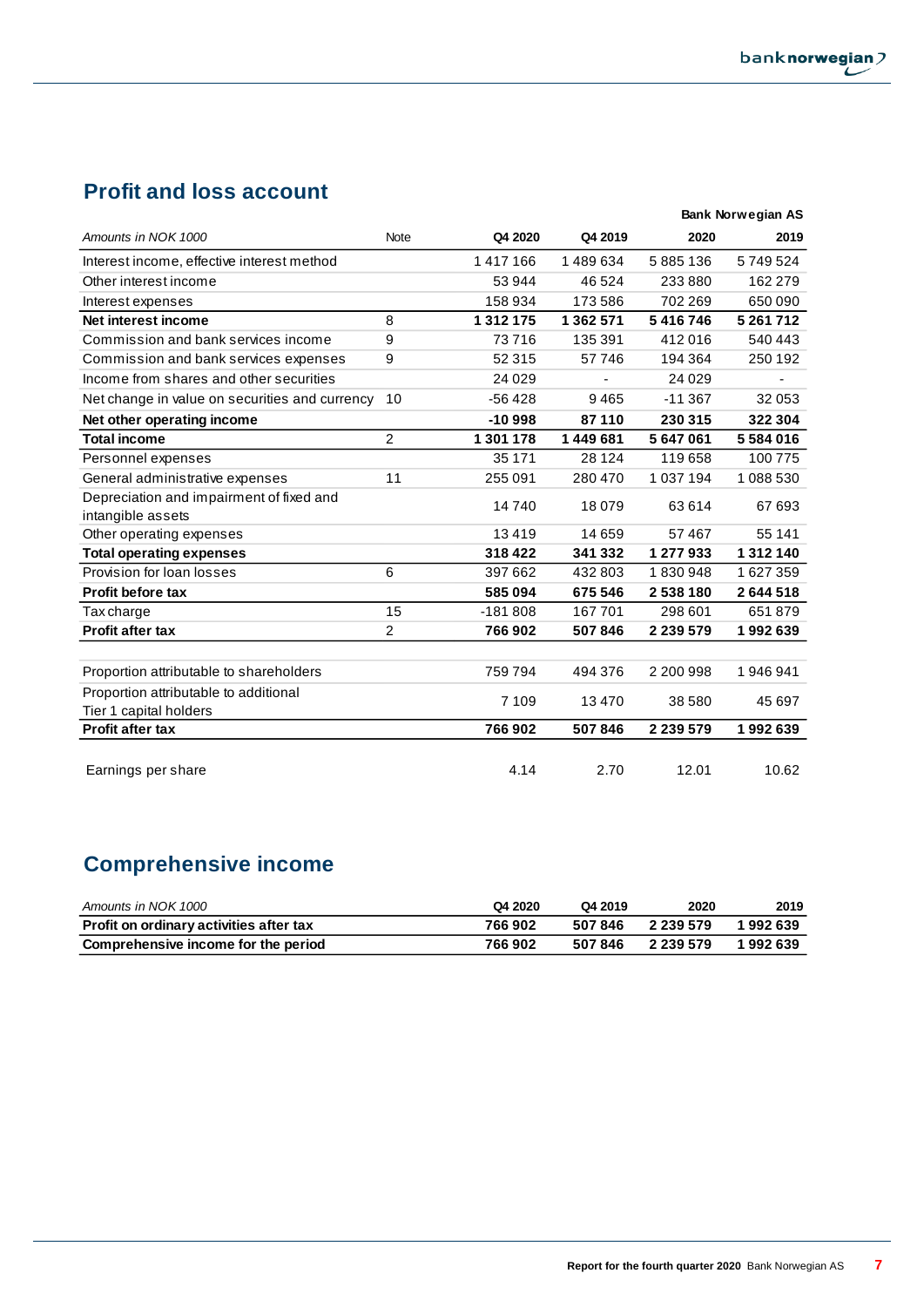## **Balance sheet**

|                                             |                |              | <b>Bank Norwegian AS</b> |
|---------------------------------------------|----------------|--------------|--------------------------|
| Amounts in NOK 1000                         | Note           | 31.12.20     | 31.12.19                 |
| <b>Assets</b>                               |                |              |                          |
| Cash and deposits with the central bank     |                | 69451        | 68 500                   |
| Loans and deposits with credit institutions |                | 2772540      | 2 093 048                |
| Loans to customers                          | 2, 5, 7        | 37 943 688   | 40 560 502               |
| Certificates and bonds                      | 13             | 21 520 427   | 14 650 988               |
| <b>Financial derivatives</b>                | 13             | 341 309      | 76 371                   |
| Shares and other securities                 | 13             | 50 692       | 44 863                   |
| Intangible assets                           |                | 101 695      | 136 100                  |
| <b>Fixed assets</b>                         |                | 1749         | 819                      |
| Receivables                                 |                | 235 512      | 252 531                  |
| <b>Total assets</b>                         | $\overline{2}$ | 63 037 064   | 57 883 722               |
| <b>Liabilities and equity</b>               |                |              |                          |
| Loans from credit institutions              | 13             | 1 313 710    | 52750                    |
| Deposits from customers                     | $\overline{2}$ | 42 677 703   | 40 118 369               |
| Debt securities issued                      | 12, 13         | 6 0 34 3 8 7 | 6537863                  |
| <b>Financial derivatives</b>                | 13             | 64862        | 29621                    |
| <b>Tax payable</b>                          |                | 244 058      | 625 745                  |
| Deferred tax                                |                | 58 234       | 3821                     |
| Other liabilities                           |                | 1493831      | 225 239                  |
| Accrued expenses                            |                | 233 853      | 179 017                  |
| Subordinated loans                          | 12, 13         | 877820       | 822 688                  |
| <b>Total liabilities</b>                    |                | 52 998 456   | 48 595 113               |
| Share capital                               |                | 183315       | 183315                   |
| Share premium                               |                | 966 646      | 966 646                  |
| Tier 1 capital                              |                | 635 000      | 635 000                  |
| Retained earnings                           |                | 8 253 647    | 7 503 649                |
| <b>Total equity</b>                         | 3              | 10 038 608   | 9 288 609                |
| <b>Total liabilities and equity</b>         | $\overline{2}$ | 63 037 064   | 57 883 722               |

Bærum, February 16, 2021 The Board of directors of Bank Norwegian AS

> **\_\_\_\_\_\_\_\_\_\_\_\_\_\_\_\_\_\_\_\_\_\_** John E. Høsteland Board member

**\_\_\_\_\_\_\_\_\_\_\_\_\_\_\_\_\_\_\_\_\_\_** Klaus-Anders Nysteen Chairman of the board

**\_\_\_\_\_\_\_\_\_\_\_\_\_\_\_\_\_\_\_\_\_\_** Christine Rødsæther Board member

**\_\_\_\_\_\_\_\_\_\_\_\_\_\_\_\_\_\_\_\_\_\_\_\_** Izabella Kibsgaard-Petersen Board member

**\_\_\_\_\_\_\_\_\_\_\_\_\_\_\_\_\_\_\_\_\_\_\_\_** Charlotte Ager Board member

**\_\_\_\_\_\_\_\_\_\_\_\_\_\_\_\_\_\_\_\_\_\_\_\_** Lars Ola Kjos Board member

**\_\_\_\_\_\_\_\_\_\_\_\_\_\_\_\_\_\_\_\_\_\_** Hans Larsson Board member

**\_\_\_\_\_\_\_\_\_\_\_\_\_\_\_\_\_\_\_\_\_\_** Tine Wollebekk CEO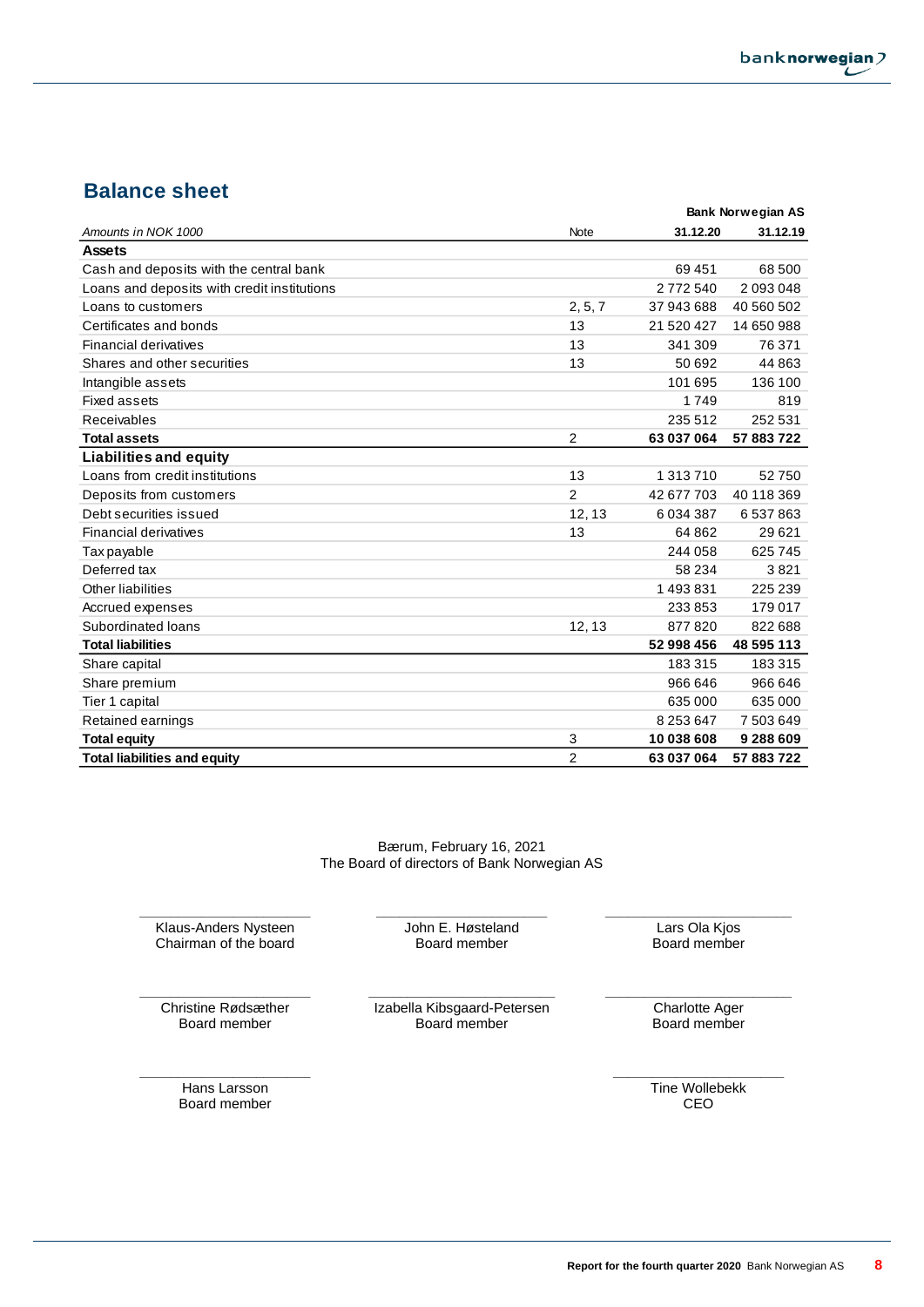## **Cash flow statement**

|                                                               |           | Bank Norwegian AS |
|---------------------------------------------------------------|-----------|-------------------|
| Amounts in NOK 1000                                           | 2020      | 2019              |
| Profit / loss before tax                                      | 2538180   | 2644518           |
| Unrealized gain or losses on currency                         | -196 639  | -105 965          |
| Depreciation and impairment of fixed and intangible assets    | 63 614    | 67 693            |
| Provision for loan losses                                     | 1830948   | 1 627 359         |
| Change in loans to customers                                  | 785865    | -4 390 047        |
| Change in deposits from customers                             | 2 559 334 | 1026578           |
| Change in certificates and bonds                              | -6869439  | -4 048 391        |
| Change in receivables and financial derivatives               | -247919   | -252 744          |
| Change in shares and other securities                         | $-5830$   | $-8172$           |
| Change in derivatives, accrued expenses and other liabilities | $-92331$  | 93748             |
| Change in loans from credit institutions                      | 260 960   | 52750             |
| Change in debt securities issued and subordinated loans       | 415 204   |                   |
| Income taxes paid                                             | -625 879  | -608 408          |
| Net cash flow from operating activities                       | 416 068   | -3 901 081        |
|                                                               |           |                   |
| Payment for acquisition of intangible assets                  | $-28423$  | -59 092           |
| Payment for acquisition of tangible assets                    | $-1714$   | $-643$            |
| Net cash flow from investment activities                      | $-30136$  | -59 735           |
|                                                               |           |                   |
| Issued debt securities                                        |           | 5834015           |
| Repayment of debt securities                                  | -789 580  | -1 281 602        |
| Paid interest tier 1 capital                                  | $-38580$  | -45 697           |
| Loans from central banks                                      | 1 000 000 |                   |
| Net cash flow from financing activities                       | 171839    | 4 506 716         |
|                                                               |           |                   |
| Net cash flow for the period                                  | 557771    | 545 900           |
| Cash and cash equivalents at the start of the period          | 2 161 549 | 1 567 158         |
| Currency effect on cash and cash equivalents                  | 122 671   | 48 490            |
| Cash and cash equivalents at the end of the period            | 2841991   | 2 161 549         |
|                                                               |           |                   |
| Off which:                                                    |           |                   |
|                                                               |           |                   |
| Cash and deposits with the central bank                       | 69 451    | 68 500            |

**Loans and deposits with credit institutions 2 772 540 2 093 048**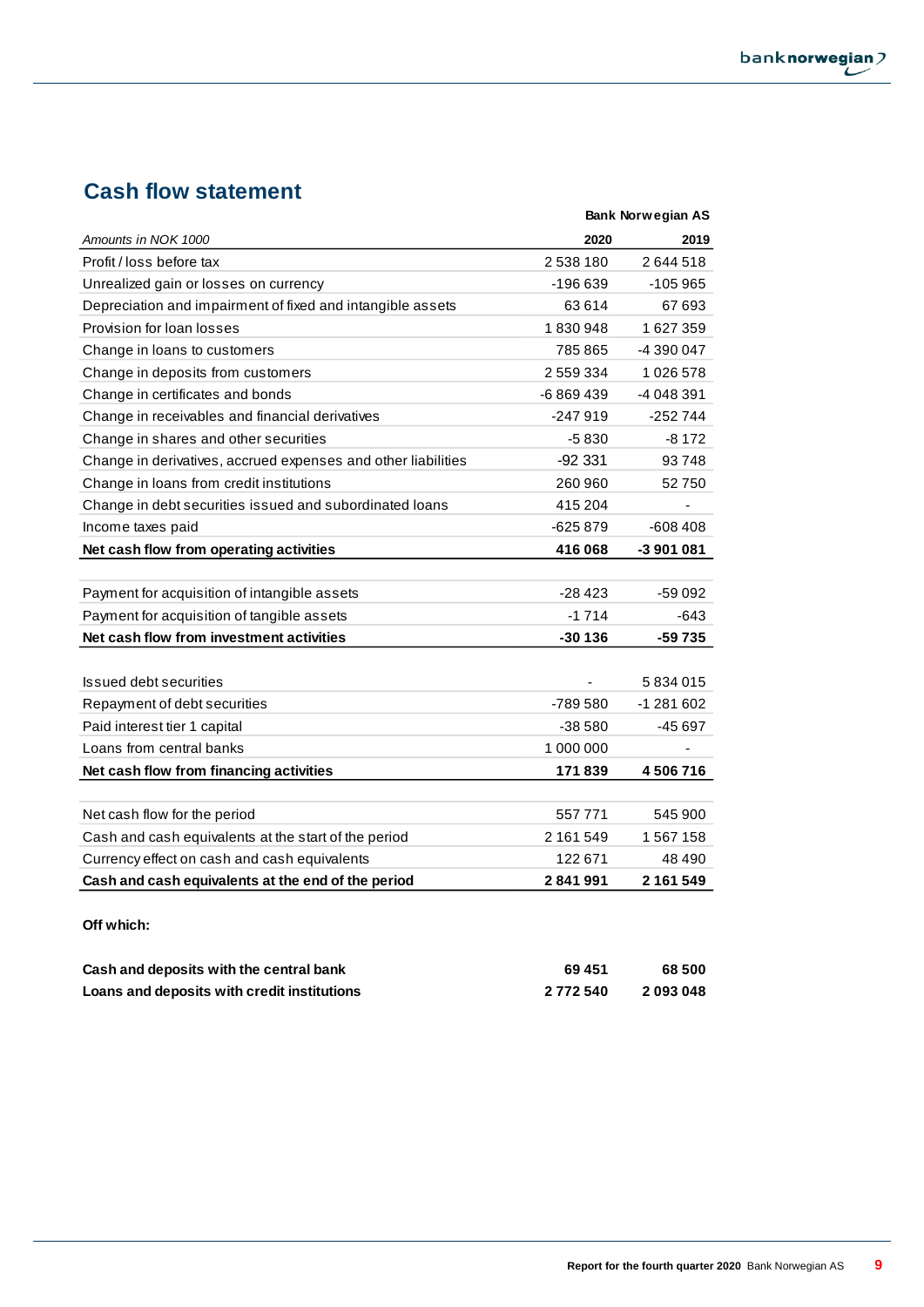

# **Changes in equity**

|                                     | <b>Share</b>             | Share                    | Tier 1         | <b>Retained</b> | Total         |
|-------------------------------------|--------------------------|--------------------------|----------------|-----------------|---------------|
| Amounts in NOK 1000                 | capital                  | premium                  | capital        | earnings        | equity        |
| <b>Balance 31.12.2019</b>           | 183315                   | 966 646                  | 635 000        | 7503649         | 9 288 609     |
| This period's profit                | $\overline{\phantom{0}}$ | $\overline{\phantom{a}}$ | ٠              | 2 2 3 5 5 7 9   | 2 2 3 5 5 7 9 |
| Comprehensive income for the period | ٠                        | $\blacksquare$           | $\blacksquare$ | 2 2 3 5 7 9     | 2 2 3 5 7 9   |
| Paid interest tier 1 capital        | $\blacksquare$           | $\overline{\phantom{a}}$ | ٠              | $-38580$        | $-38580$      |
| Group contribution                  | ۰                        | $\overline{\phantom{a}}$ | ٠              | $-1451000$      | $-1451000$    |
| <b>Balance 31.12.2020</b>           | 183315                   | 966 646                  | 635 000        | 8 253 647       | 10 038 608    |

## *Amounts in NOK 1000*

| <b>Balance 31.12.2018</b>           | 183315         | 966 646 | 635 000        | 5 556 708 | 7341668   |
|-------------------------------------|----------------|---------|----------------|-----------|-----------|
| This period's profit                |                |         | ۰              | 1992639   | 1992639   |
| Comprehensive income for the period | $\blacksquare$ | $\sim$  | $\blacksquare$ | 1992639   | 1992639   |
| Paid interest tier 1 capital        |                |         | ٠              | -45 697   | -45 697   |
| <b>Balance 31.12.2019</b>           | 183315         | 966 646 | 635 000        | 7503649   | 9 288 609 |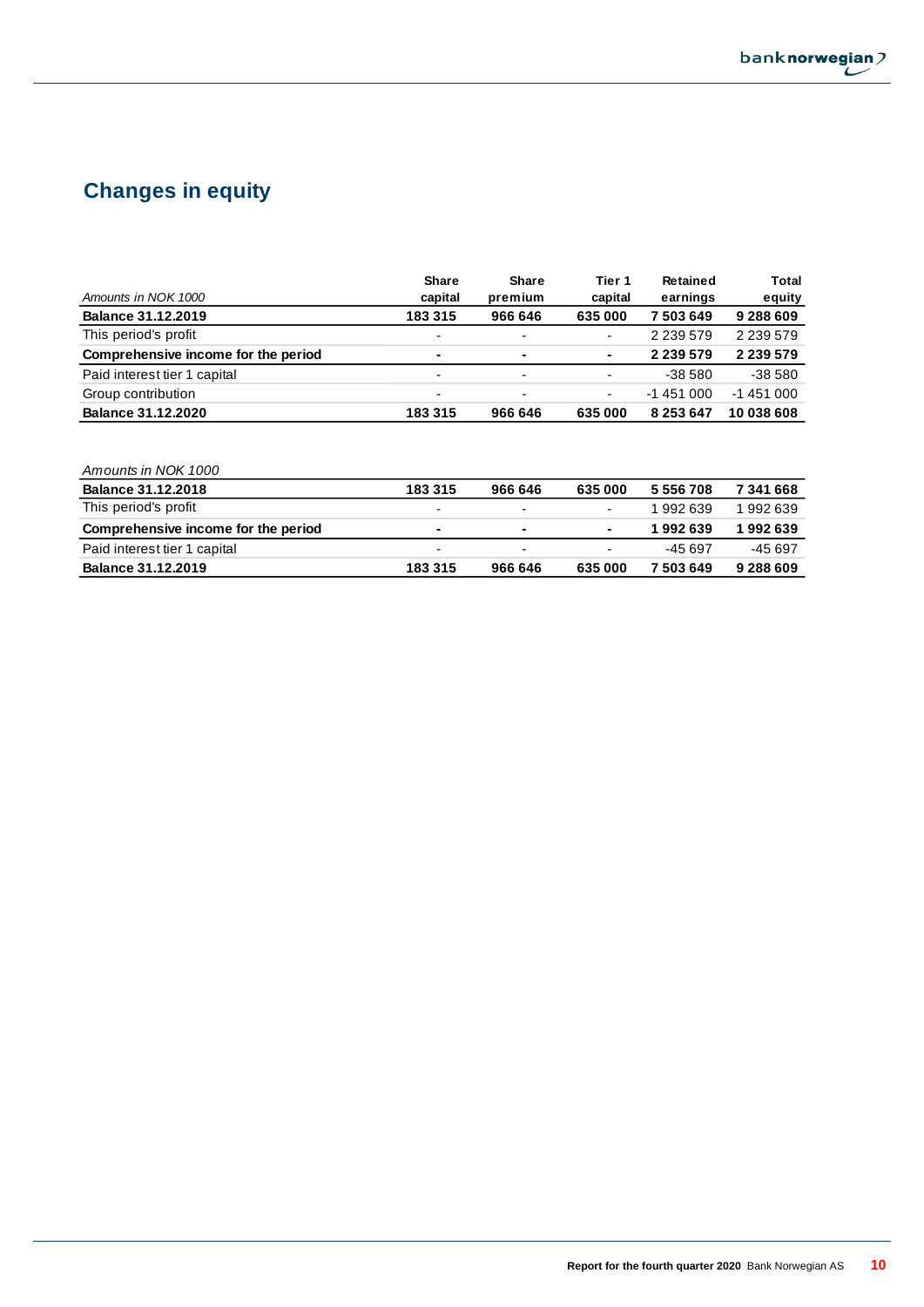## **Notes**

### Note 1. General accounting principles

The quarterly financial statements for the bank have been prepared in accordance with IAS 34 Interim Financial Reporting as issued by the International Accounting Standards Board and as adopted by the European Union. When preparing the consolidated financial statements, management makes estimates, judgments and assumptions that affect the application of the accounting principles and the carrying amount of assets, liabilities, income and expenses. Estimates and assumptions are subject to continual evaluation and are based on historical experience and other factors, including expectations of future events that are believed to be probable on the balance sheet date. A description of the accounting policies, significant estimates and areas where judgment is applied by the bank, can be found in Note 1 Accounting principles in the annual report of 2019.

## Note 2. Segments

The profit and loss and balance sheet presentation for segments are based on internal financial reporting as it is reported to management.

| <b>Profit and loss account YTD 2020</b>    |                     |                   |                           |                             |                    |
|--------------------------------------------|---------------------|-------------------|---------------------------|-----------------------------|--------------------|
| Amounts in NOK 1000                        | Norway              | Sweden            | <b>Denmark</b>            | <b>Finland</b>              | Total              |
| Net interest income                        | 2 179 333           | 902 084           | 738 166                   | 1 597 163                   | 5416746            |
| Net other operating income                 | 97 657              | 52 330            | 11 355                    | 68 972                      | 230 315            |
| <b>Total income</b>                        | 2 276 989           | 954 415           | 749 521                   | 1666 135                    | 5 647 061          |
| Total operating expenses                   | 555 879             | 260 923           | 185 288                   | 275 843                     | 1 277 933          |
| Provision for loan losses                  | 553713              | 406 430           | 323 905                   | 546 900                     | 1830948            |
| <b>Profit before tax</b>                   | 1 167 398           | 287 062           | 240 328                   | 843 392                     | 2 538 180          |
| Tax charge                                 | 136 694             | 33 883            | 28 336                    | 99 688                      | 298 601            |
| Profit after tax                           | 1 030 703           | 253 179           | 211 992                   | 743 704                     | 2 2 3 5 5 7 9      |
| Other comprehensive income                 |                     |                   |                           |                             |                    |
| Comprehensive income for the period        | 1 030 703           | 253 179           | 211 992                   | 743 704                     | 2 239 579          |
| Balance sheet 31.12.20                     |                     |                   |                           |                             |                    |
| Amounts in NOK 1000                        | Norway              | Sweden            | <b>Denmark</b>            | <b>Finland</b>              | Total              |
| Loans to customers                         | 15 264 965          | 6 920 949         | 4776260                   | 10 981 515                  | 37 943 688         |
| Other assets                               | 13 001 851          | 3 461 202         | 5 951 959                 | 2 678 364                   | 25 093 375         |
| <b>Total assets</b>                        | 28 266 816          | 10 382 150        | 10 728 219                | 13 659 879                  | 63 037 064         |
|                                            |                     |                   |                           |                             |                    |
| Deposits from customers                    | 20 179 276          | 5 893 512         | 10 121 224                | 6483691                     | 42 677 703         |
| Other liabilities and equity               | 8 087 540           | 4 488 639         | 606 995                   | 7 176 187                   | 20 359 361         |
| <b>Total liabilities and equity</b>        | 28 266 816          | 10 382 150        | 10 728 219                | 13 659 879                  | 63 037 064         |
| <b>Profit and loss account YTD 2019</b>    |                     |                   |                           |                             |                    |
| Amounts in NOK 1000<br>Net interest income | Norway<br>2 389 911 | Sweden<br>863 804 | <b>Denmark</b><br>651 865 | <b>Finland</b><br>1 356 133 | Total<br>5 261 712 |
| Net other operating income                 | 177839              | 69 151            | 23 530                    | 51784                       | 322 304            |
| <b>Total income</b>                        | 2 567 750           | 932 955           | 675 394                   | 1 407 917                   | 5 584 016          |
| Total operating expenses                   | 560 336             | 291 275           | 181 638                   | 278 890                     | 1 312 140          |
| Provision for loan losses                  | 696 095             | 221 951           | 200 618                   | 508 696                     | 1 627 359          |
| Profit before tax                          | 1 311 319           | 419729            | 293 138                   | 620 331                     | 2 644 518          |
| Tax charge                                 | 356 831             | 109 876           | 63918                     | 121 254                     | 651879             |
| <b>Profit after tax</b>                    | 954 488             | 309 853           | 229 220                   | 499 077                     | 1992639            |
| Other comprehensive income                 |                     |                   |                           |                             |                    |
| Comprehensive income for the period        | 954 488             | 309853            | 229 220                   | 499 077                     | 1992639            |
|                                            |                     |                   |                           |                             |                    |
| Balance sheet 31.12.19                     |                     |                   |                           |                             |                    |
| Amounts in NOK 1000                        | Norway              | Sweden            | <b>Denmark</b>            | <b>Finland</b>              | Total              |
| Loans to customers                         | 18 844 355          | 6 802 103         | 4 724 885                 | 10 189 159                  | 40 560 502         |
| Other assets                               | 8 546 780           | 3 467 465         | 3 151 700                 | 2 157 276                   | 17 323 220         |
| <b>Total assets</b>                        | 27 391 134          | 10 269 568        | 7876585                   | 12 346 435                  | 57 883 722         |
| Deposits from customers                    | 19 417 635          | 5 946 156         | 7 316 699                 | 7 437 880                   | 40 118 369         |
| Other liabilities and equity               | 7 973 500           | 4 323 412         | 559 886                   | 4 908 555                   | 17 765 353         |
| <b>Total liabilities and equity</b>        | 27 391 134          | 10 269 568        | 7876585                   | 12 346 435                  | 57 883 722         |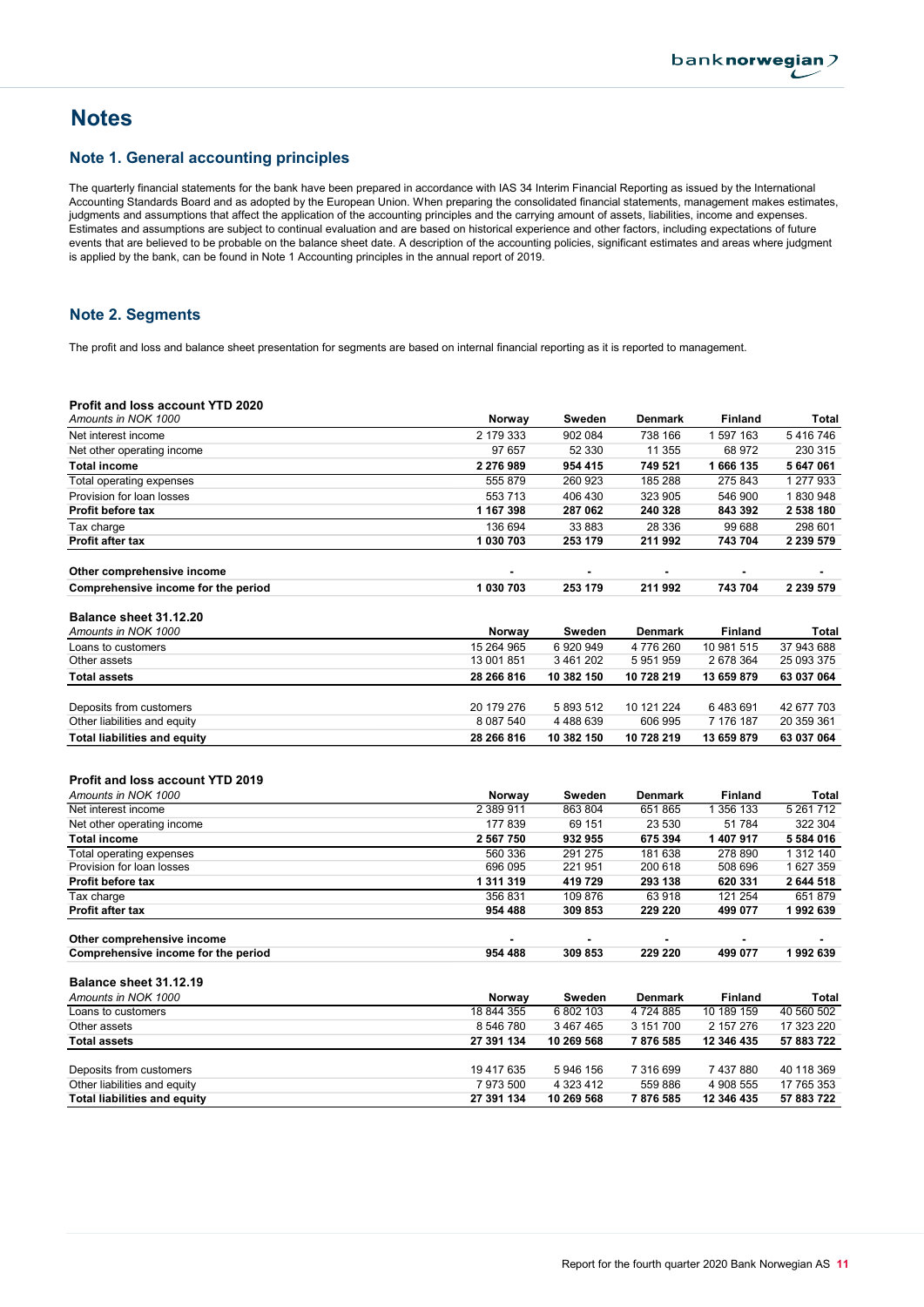## Note 3. Capital adequacy and Liquidity Coverage Ratio

Bank Norwegian AS uses the standardized approach for credit risk and the standardized approach for operational risk to calculate capital adequacy in accordance with current capital adequacy regulations - Basel II.

| <b>Total capital</b>                                                       |            |            |
|----------------------------------------------------------------------------|------------|------------|
| Amounts in NOK 1000                                                        | 31.12.20   | 31.12.19   |
| Share capital                                                              | 183 315    | 183 315    |
| Share premium                                                              | 966 646    | 966 646    |
| Other reserves                                                             | 8 253 647  | 7 503 649  |
| Deferred tax assets, intangible assets and additional valuation adjustment | $-123673$  | $-150902$  |
| Common equity tier 1                                                       | 9 279 935  | 8 502 708  |
| Additional tier 1 capital                                                  | 635 000    | 635 000    |
| Tier 1 capital                                                             | 9914935    | 9 137 708  |
| Tier 2 capital                                                             | 877 820    | 822 688    |
| <b>Total capital</b>                                                       | 10 792 755 | 9960395    |
| <b>Risk-weighted assets</b>                                                |            |            |
| Covered bonds                                                              | 939 778    | 336 787    |
| Regional governments or local authorities                                  | 1 269 097  | 87 123     |
| Institutions                                                               | 764 928    | 1 350 762  |
| Corporate                                                                  | 601        |            |
| Loans to customers                                                         | 23 960 025 | 26 750 970 |
| Defaulted loans                                                            | 5 996 989  | 4 892 542  |
| Equity positions                                                           | 50 642     | 44 818     |
| Other assets                                                               | 376 124    | 139 901    |
| <b>Total credit risk</b>                                                   | 33 358 183 | 33 602 903 |
| <b>Operational risk</b>                                                    | 8 090 317  | 5728738    |
| <b>Market risk</b>                                                         | 2788       | 1575       |
| Total risk-weighted assets                                                 | 41 451 287 | 39 333 216 |
| Common equity tier 1 %                                                     | 22.4 %     | 21.6 %     |
| Tier 1 capital %                                                           | 23.9%      | 23.2%      |
| Total capital %                                                            | 26.0%      | 25.3%      |

#### Liquidity Coverage Ratio

The Liquidity Coverage Ratio (LCR) is defined as the bank's liquid assets relative to net liquidity output 30 days forward in time in any given stress situation. The bank has significant positions in Norwegian, Swedish and Danish kroner in addition to Euro. The legal requirement for liquidity reserve at total level and for significant currencies is 100% except for Norwegian kroner where the legal requirement is 50%.

|                   | 31.12.20 | 31.12.19 |
|-------------------|----------|----------|
| Bank Norwegian AS | 569 %    | 449 %    |
| <b>NOK</b>        | 388 %    | 321 %    |
| <b>SEK</b>        | 530 %    | 396 %    |
| <b>DKK</b>        | 467 %    | 649 %    |
| <b>EUR</b>        | 169 %    | 167 %    |
|                   |          |          |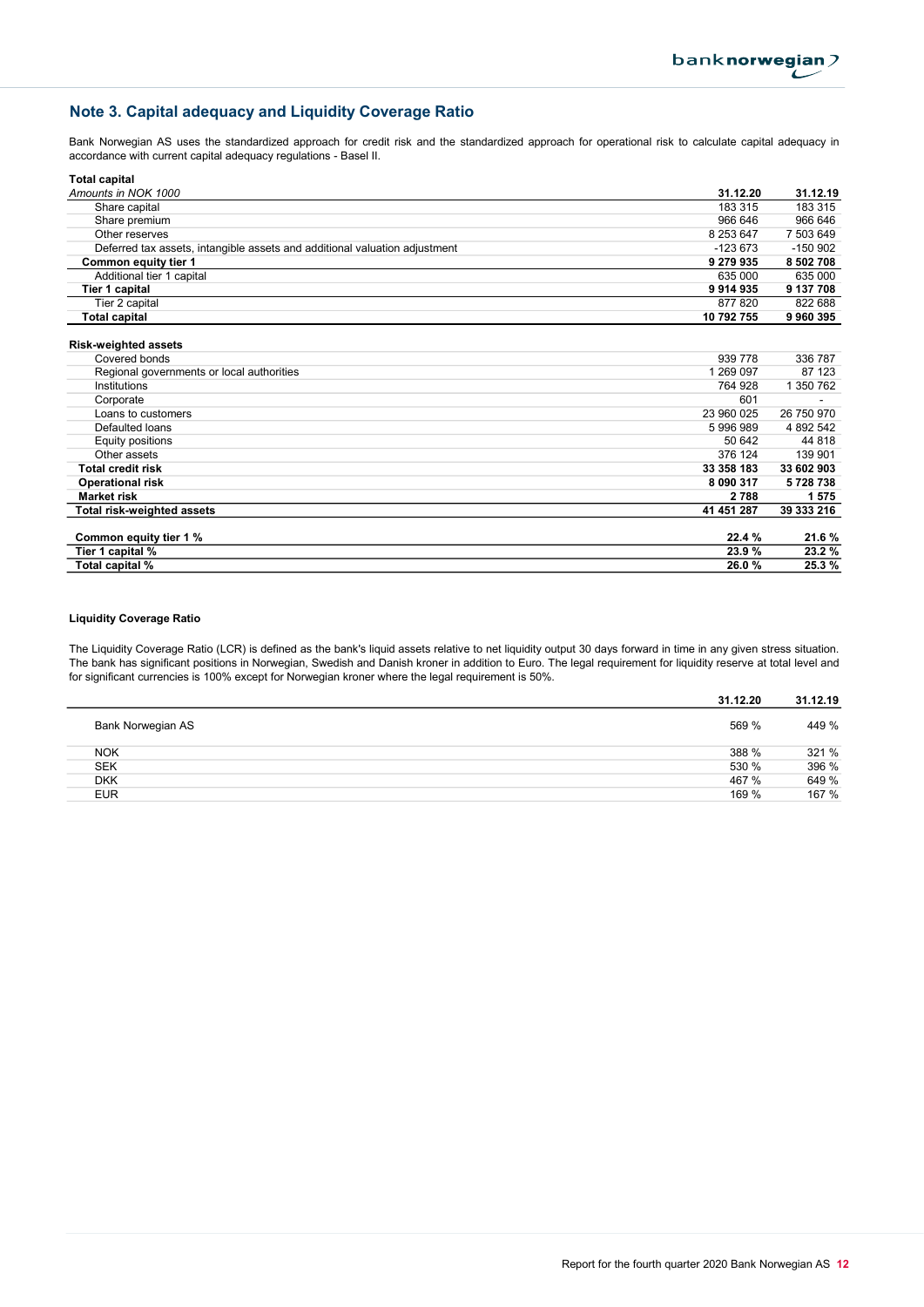## Note 4. Expected credit loss

The expected credit loss (ECL) is calculated in accordance with IFRS 9. Stage 1 is not impaired and uses a 12-month ECL calculation. Stage 2 has a significant increase in credit risk since its origination, according to the triggers disclosed below, and uses the lifetime approach to ECL calculation. Stage 3 is impaired with the 90 days past due definition and calculates the ECL based on the lifetime approach.

#### Significant increase in credit risk (SICR)

A significant increase in credit risk is assessed on several criteria such as default of another product, previous default, forbearance, as well as late payment beyond 30 days after invoice due date. The most important factor for the assessment of a significant increase in credit risk is a comparison between the lifetime probability of default (PD) at origination and the lifetime PD at the reporting date, as this signifies an increased risk based on all factors in the behaviour models including the macro impact.

During the fourth quarter of 2020, the bank has redeveloped the lifetime PD models for all products and countries to align better with the new macro deliveries and the new trigger models, with immaterial effect. To counter previous deficiencies in a step-model, the bank is introducing a continuous trigger model to capture any significant increase accross the entire range of annualized PDs.

The trigger-model below utilizes an assessment of the forward-looking lifetime of the exposure, considering the probability of early repayment and the lifetime PDs on the exposure. Both the lifetime PD at the reporting date and the lifetime PD at origination are annualized according to the estimated remaining lifetime. Accounts that satisfy the inequality below are regarded as having significant increase in credit risk.

The Trigger Coefficient is evaluated by comparing the bad rates of accounts of certain ranges of PD at origination and PD increase with the bad rate of a "benchmark group" consisting of accounts in the same portfolio for the first time having days past due between 1 to 30 days. For each portfolio, a smaller Trigger Coefficient indicates that its accounts are to be regarded as more easily having a significant increase in credit risk. The higher Trigger Coefficient in e.g. Denmark is in line with the relative higher PD at Origination of the portfolio.

The product-specific Trigger Coefficient (TC): Annualised lifetime PD at the reporting date > TC + (1 - TC) \* Annualised lifetime PD at origination.

#### Trigger Coefficient

|                | Instalment loans | <b>Credit card loans</b> |
|----------------|------------------|--------------------------|
| Norway         | 0.12             | 0.14                     |
| Sweden         | 0.12             | 0.08                     |
| <b>Denmark</b> | 0.26             | 0.34                     |
| Finland        | 0.17             | 0.13                     |

To exemplify the use of the Trigger Coefficient on an exposure that does get triggered, and one that does not, we present the following:

| Product               | Annualised lifetime PD at<br>origination | Annualised lifetime PD at<br>the reporting date | Trigger<br><b>Coefficient</b> | <b>Calculation</b>                             | Stage   |
|-----------------------|------------------------------------------|-------------------------------------------------|-------------------------------|------------------------------------------------|---------|
| Norway Unsecured Loan | 0.10                                     | 0.25                                            | 0.12                          | $0.25 > 0.12 + (1 - 0.12)^* 0.10$<br>$= 0.208$ | Stage 2 |
| Denmark Credit Card   | 0.30                                     | 0.40                                            | 0.34                          | $0.40 < 0.34 + (1 - 0.34) * 0.30$<br>$= 0.538$ | Stage 1 |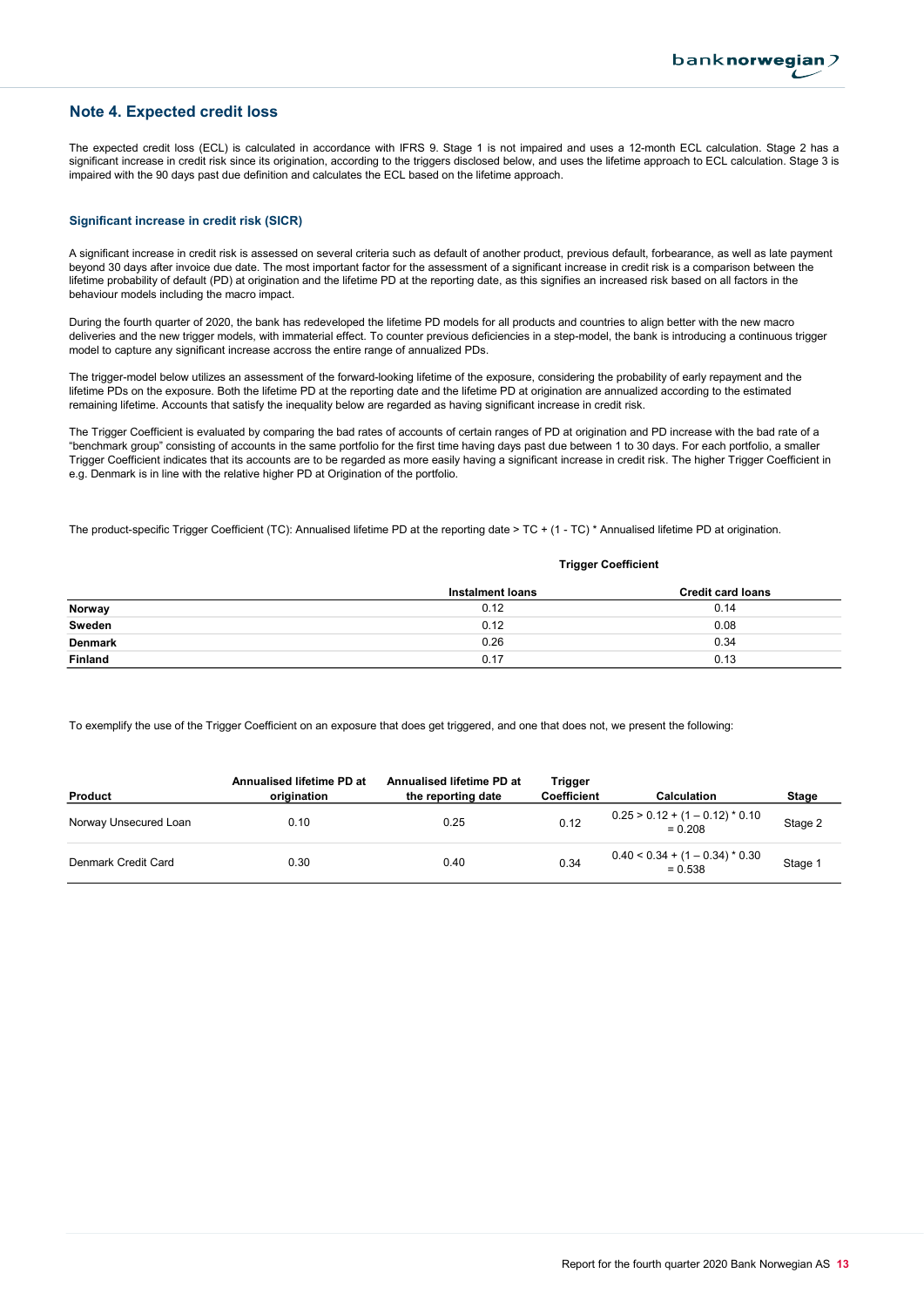#### Economic variables used to measure ECL

The IFRS 9 accounting standard for impairment of financial assets requires calculation of expected loss defined as a probability-weighted product of probability of default, loss given default, and exposure at default, across scenarios. The following scenarios are considered in the model: A baseline scenario that captures the most likely economic future, a scenario that presents adverse economic conditions, and another scenario that presents favorable economic conditions.

The three scenarios are constructed in accordance with target severity for each of the scenarios. While the baseline scenario is by design in the middle of possible future economic outcomes, the alternative scenarios capture alternative economic conditions that are equally distanced from the baseline in terms of their severity. After their construction, the three scenarios are each assigned probability weights based on their severity and on how well they approximate (simulated) possible future economic developments.

For the period, the Optimistic 10th percentile and Pessimistic 75th percentile is chosen in addition to the baseline. This means that the bank sees only a 10% probability of the economy performing better than the Optimistic scenario. In this scenarios businesses open much faster than expected, consumer confidence rises sharply, air travel and spending recover faster than expected. In the Pessimistic scenario, there is a 25% probability that the economy will perform even worse than that. In this scenario new infections and deaths increase above the early projections of 2021, hotels and air travel remain down longer than expected, commodity prices remain low with lingering concerns about the pandemic. This scenarios also implicate that infections abate in late 2021.

The bank has chosen to disclose the three most important modelling variables in each individual country. The model is based on data and scenarios from Moody's Analytics Global Macroeconomic Outlook. The baseline and the alternative scenarios are updated monthly.

Key assumptions used for the base case scenario are:

1) No further wave of COVID-19 that causes countries to implement widespread shutdowns again.

2) An aggressive fiscal and monetary policy response.

3) Oil prices remain low but gradually recover as oil demand strengthens.

Key risks used for the base case scenario are:

1) Further waves of COVID-19 causes a number of countries to shut down nonessential business again on a large scale.

2) Governments have limited space to enact further fiscal stimulus.

|                |                                            | Base scenario |             | Optimistic scenario |         | Pessimistic scenario |          |
|----------------|--------------------------------------------|---------------|-------------|---------------------|---------|----------------------|----------|
| Norway         |                                            | 12 months     | 5 years     | 12 months           | 5 years | 12 months            | 5 years  |
|                | Future 1 month oil price (USD per bbl)     | 54.2          | 67.9        | 59.6                | 74.4    | 46.9                 | 65.2     |
|                | Nominal Private consumption (bil. USD)     | 204.4         | 269.5       | 212.6               | 275.8   | 183.9                | 260.1    |
|                | Real GDP (bil. 2012 USD)                   | 578.7         | 629.7       | 585.8               | 638.0   | 566.7                | 621.6    |
| Sweden         |                                            |               |             |                     |         |                      |          |
|                | Disposable income (ths. 2019 SEK)          | 238.2         | 257.1       | 239.9               | 263.2   | 237.4                | 252.6    |
|                | GDP PPP (bil. USD)                         | 630.8         | 735.9       | 658.6               | 779.1   | 585.9                | 697.5    |
|                | Money supply M3 (bil. SEK)                 | 4 2 6 7 .5    | 5 2 6 7 . 1 | 4 3 3 4 . 1         | 5 635.7 | 4 2 1 6 .0           | 5 0 27.8 |
| <b>Denmark</b> |                                            |               |             |                     |         |                      |          |
|                | GDP PPP (bil. USD)                         | 425.4         | 556.1       | 452.4               | 572.8   | 390.4                | 544.4    |
|                | Industrial production index $(2015 = 100)$ | 111.5         | 123.2       | 115.7               | 126.7   | 107.4                | 119.7    |
|                | Unemployment rate (%)                      | 5.9           | 5.4         | 5.4                 | 5.4     | 6.5                  | 5.4      |
| <b>Finland</b> |                                            |               |             |                     |         |                      |          |
|                | GDP PPP (bil. USD)                         | 320.9         | 371.5       | 339.2               | 388.0   | 296.6                | 358.4    |
|                | Producer price index $(2015 = 100)$        | 100.7         | 108.3       | 102.4               | 109.6   | 99.8                 | 107.1    |
|                | Unemployment rate (%)                      | 10.0          | 8.0         | 9.4                 | 8.0     | 10.6                 | 8.2      |

#### Macro scenario sensitivity on ECL

|                |                  | <b>Final</b> | <b>Base</b> | Optimistic | Pessimistic |
|----------------|------------------|--------------|-------------|------------|-------------|
| Norway         |                  | ECL          | scenario    | scenario   | scenario    |
|                | Credit card      | 432 484      | 430 555     | 420 889    | 443 430     |
|                | Instalment loans | 1 176 727    | 1 170 277   | 1 140 612  | 1 211 210   |
| Sweden         |                  |              |             |            |             |
|                | Credit card      | 303 531      | 303 431     | 292 822    | 312 186     |
|                | Instalment loans | 951 480      | 951 387     | 918 622    | 977846      |
| <b>Denmark</b> |                  |              |             |            |             |
|                | Credit card      | 102 158      | 100 486     | 97 209     | 107 567     |
|                | Instalment loans | 731 884      | 724 500     | 709 417    | 756 256     |
| <b>Finland</b> |                  |              |             |            |             |
|                | Credit card      | 187 061      | 186 272     | 181 528    | 192 173     |
|                | Instalment loans | 1 049 328    | 1 046 277   | 1 026 771  | 1 070 019   |
|                |                  |              |             |            |             |

The following weights have been used across all portfolios per 31.12.2020: 32.5% - 30% - 37.5% for base, optimistic and pessimistic scenario for expected credit loss.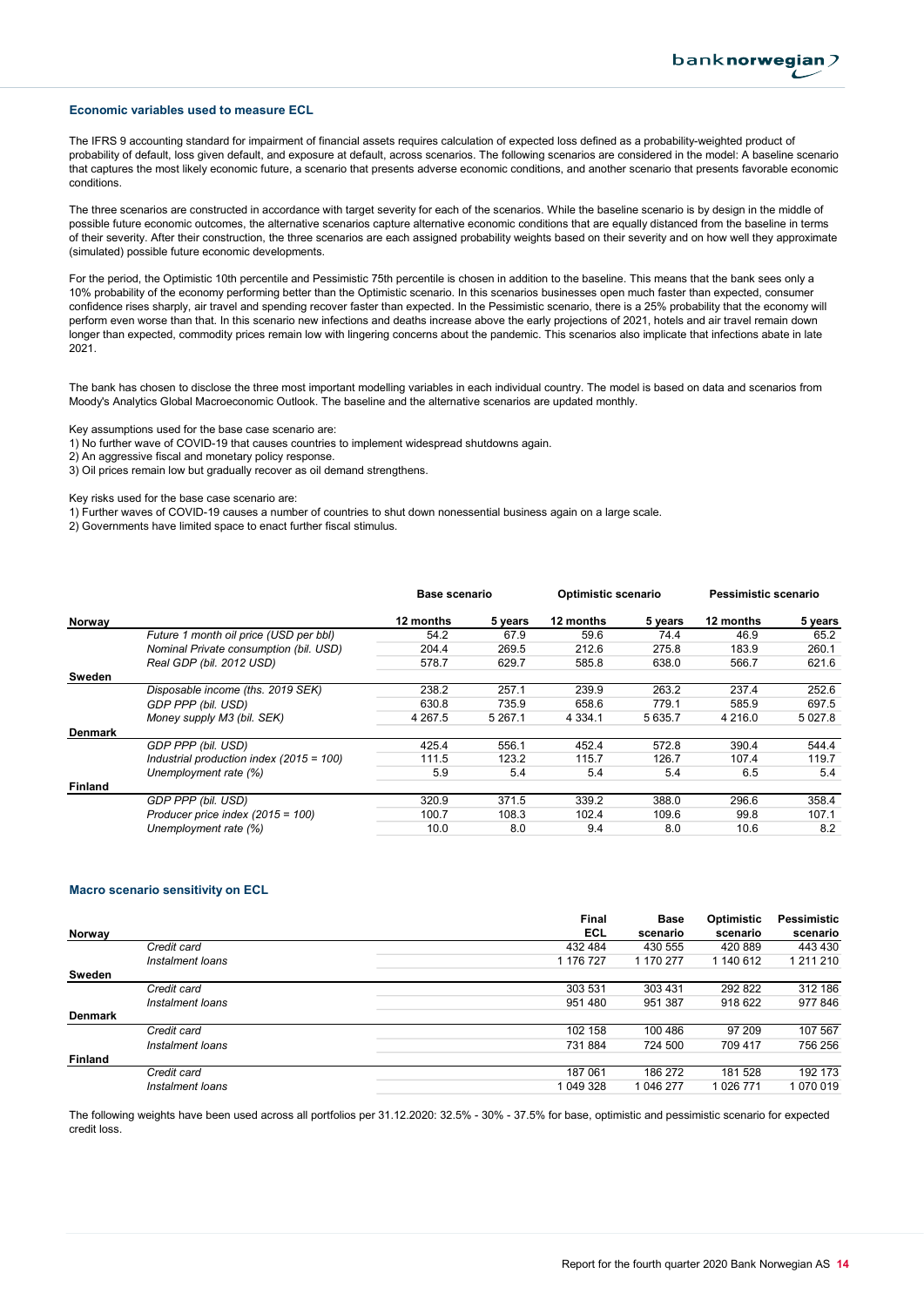## Note 5. Loans to customers by product groups and change in loan loss allowance

#### Loans to customers by product groups

#### 31.12.20

|                  |                                              |            |           |            |                    | Loan loss allowance |         |           | Loans to   |
|------------------|----------------------------------------------|------------|-----------|------------|--------------------|---------------------|---------|-----------|------------|
|                  | Amounts in NOK 1000                          | Stage 1    | Stage 2   | Stage 3    | <b>Gross Ioans</b> | Stage 1             | Stage 2 | Stage 3   | customers  |
| Norway           | Instalment loans                             | 7 329 966  | 882 867   | 3 062 106  | 11 274 938         | 47469               | 51 317  | 077 942   | 10 098 211 |
|                  | Credit card loans                            | 4 381 127  | 304 772   | 913 338    | 5 599 237          | 27 199              | 23 940  | 381 345   | 5 166 754  |
| Sweden           | Instalment loans                             | 2962324    | 446 295   | 1851721    | 5 260 340          | 48 005              | 56 956  | 846 519   | 4 308 860  |
|                  | Credit card loans                            | 2 093 625  | 302 973   | 519021     | 2915620            | 22 2 35             | 30 218  | 251 079   | 2612089    |
| Denmark          | Instalment loans                             | 3416011    | 138 711   | 1 164 081  | 4 718 803          | 62 827              | 23 649  | 645 408   | 3986919    |
|                  | Credit card loans                            | 674 074    | 23 054    | 194 371    | 891 499            | 14 179              | 3 2 1 1 | 84 768    | 789 341    |
| Finland          | Instalment loans                             | 6865633    | 793 532   | 2 123 998  | 9 783 164          | 170 791             | 131 481 | 747 056   | 8 733 835  |
|                  | Credit card loans                            | 1 727 252  | 389 833   | 317 656    | 2 434 741          | 19 9 34             | 51 942  | 115 186   | 2 247 680  |
| Total            |                                              | 29 450 012 | 3 282 038 | 10 146 292 | 42 878 342         | 412 638             | 372 713 | 4 149 303 | 37 943 688 |
|                  | Loan loss allowance coverage ratio per stage |            |           |            |                    | 1.40%               | 11.36 % | 40.89 %   |            |
| <b>Net loans</b> |                                              |            |           |            |                    |                     |         |           | 37 943 688 |

#### 31.12.19

|                  |                                              |            |           |           |               |         | Loan loss allowance |           | Loans to   |
|------------------|----------------------------------------------|------------|-----------|-----------|---------------|---------|---------------------|-----------|------------|
|                  | Amounts in NOK 1000                          | Stage 1    | Stage 2   | Stage 3   | Gross Ioans   | Stage 1 | Stage 2             | Stage 3   | customers  |
| Norway           | Instalment loans                             | 7 999 722  | 2 063 588 | 2 573 790 | 12 637 099    | 80 380  | 103819              | 754 011   | 11 698 889 |
|                  | Credit card loans                            | 5 824 972  | 862 289   | 812 344   | 7499606       | 37 765  | 53 238              | 263 137   | 7 145 466  |
| Sweden           | Instalment loans                             | 2 185 929  | 1 082 078 | 1 354 141 | 4 622 148     | 55 4 79 | 62 960              | 528 540   | 3 975 168  |
|                  | Credit card loans                            | 2 149 014  | 506 081   | 363 405   | 3 018 501     | 9750    | 29 111              | 152 705   | 2826935    |
| Denmark          | Instalment loans                             | 3 266 952  | 243 881   | 944 127   | 4 4 5 4 9 6 0 | 47 840  | 36 935              | 524 047   | 3 846 139  |
|                  | Credit card loans                            | 729 045    | 55 505    | 209 370   | 993 920       | 13921   | 9 3 4 1             | 91 912    | 878 746    |
| Finland          | Instalment loans                             | 6 113 516  | 1 207 147 | 1 217 531 | 8 538 194     | 109 419 | 159 519             | 380 331   | 7888925    |
|                  | Credit card loans                            | 1 715 782  | 513 680   | 162 021   | 2 391 482     | 10 502  | 31 243              | 49 504    | 2 300 234  |
| Total            |                                              | 29 984 932 | 6 534 249 | 7 636 728 | 44 155 910    | 365 055 | 486 167             | 2 744 186 | 40 560 502 |
|                  | Loan loss allowance coverage ratio per stage |            |           |           |               | 1.22%   | 7.44 %              | 35.93 %   |            |
| <b>Net loans</b> |                                              |            |           |           |               |         |                     |           | 40 560 502 |

## Change in loan loss allowance and gross loans

Migration out of a stage is calculated at previous closing date 30.9.20, while migration into a stage is calculated at the closing date 31.12.20.

### Total Loans

#### Loan loss allowance

| Amounts in NOK 1000                                                         | Stage 1                  | Stage 2   | Stage 3    | <b>Total</b>  |
|-----------------------------------------------------------------------------|--------------------------|-----------|------------|---------------|
| Loan loss allowance as at 30.9.20                                           | 367 219                  | 478 738   | 4 038 561  | 4 8 8 4 5 1 7 |
| Transfers:                                                                  |                          |           |            |               |
| Transfers from stage 1 to stage 2                                           | $-28.581$                | 125 379   | ۰          | 96 798        |
| Transfers from stage 1 to stage 3                                           | $-2998$                  |           | 26 247     | 23 249        |
| Transfers from stage 2 to stage 1                                           | 97 552                   | $-182545$ |            | $-84993$      |
| Transfers from stage 2 to stage 3                                           | $\overline{\phantom{a}}$ | $-92716$  | 203 139    | 110 424       |
| Transfers from stage 3 to stage 2                                           | $\overline{\phantom{a}}$ | 13744     | $-55976$   | -42 232       |
| Transfers from stage 3 to stage 1                                           | 687                      |           | $-9708$    | $-9021$       |
| New financial assets issued                                                 | 15866                    | 5942      | ۰          | 21 808        |
| Financial assets derecognized in the period                                 | $-12816$                 | -9 485    | $-37432$   | -59 733       |
| Modification of contractual cash flows from non-discounted financial assets | $-24291$                 | 33 656    | 204 040    | 213 405       |
| Charge-off                                                                  | $\overline{\phantom{a}}$ |           | $-219.569$ | $-219569$     |
| Loan loss allowance as at 31.12.20                                          | 412 638                  | 372 713   | 4 149 303  | 4 934 654     |

#### Gross loans to customers

| Amounts in NOK 1000                                                         | Stage 1                  | Stage 2     | Stage 3                  | Total      |
|-----------------------------------------------------------------------------|--------------------------|-------------|--------------------------|------------|
| Gross loans to customers as at 30.9.20                                      | 28 623 040               | 6 228 640   | 9 9 9 5 1 4 8            | 44 846 828 |
| Transfers:                                                                  |                          |             |                          |            |
| Transfers from stage 1 to stage 2                                           | -1 047 197               | 1 0 54 8 21 | ۰                        | 7624       |
| Transfers from stage 1 to stage 3                                           | $-69708$                 |             | 71 058                   | 1 3 4 9    |
| Transfers from stage 2 to stage 1                                           | 2959782                  | -3 206 165  | ۰                        | $-246383$  |
| Transfers from stage 2 to stage 3                                           | $\overline{\phantom{a}}$ | $-663824$   | 673 147                  | 9 3 2 4    |
| Transfers from stage 3 to stage 2                                           | $\overline{\phantom{a}}$ | 132 702     | -194 752                 | $-62050$   |
| Transfers from stage 3 to stage 1                                           | 13753                    |             | $-30014$                 | $-16261$   |
| New financial assets issued                                                 | 1 332 753                | 46 379      | $\overline{\phantom{a}}$ | 1 379 132  |
| Financial assets derecognized in the period                                 | $-1017734$               | $-204927$   | $-109258$                | -1 331 919 |
| Modification of contractual cash flows from non-discounted financial assets | $-1344676$               | $-105588$   | 23 120                   | $-1427143$ |
| Charge-off                                                                  | $\overline{\phantom{0}}$ |             | $-282$ 157               | $-282$ 157 |
| Gross loans to customers as at 31.12.20                                     | 29 450 012               | 3 282 038   | 10 146 292               | 42 878 342 |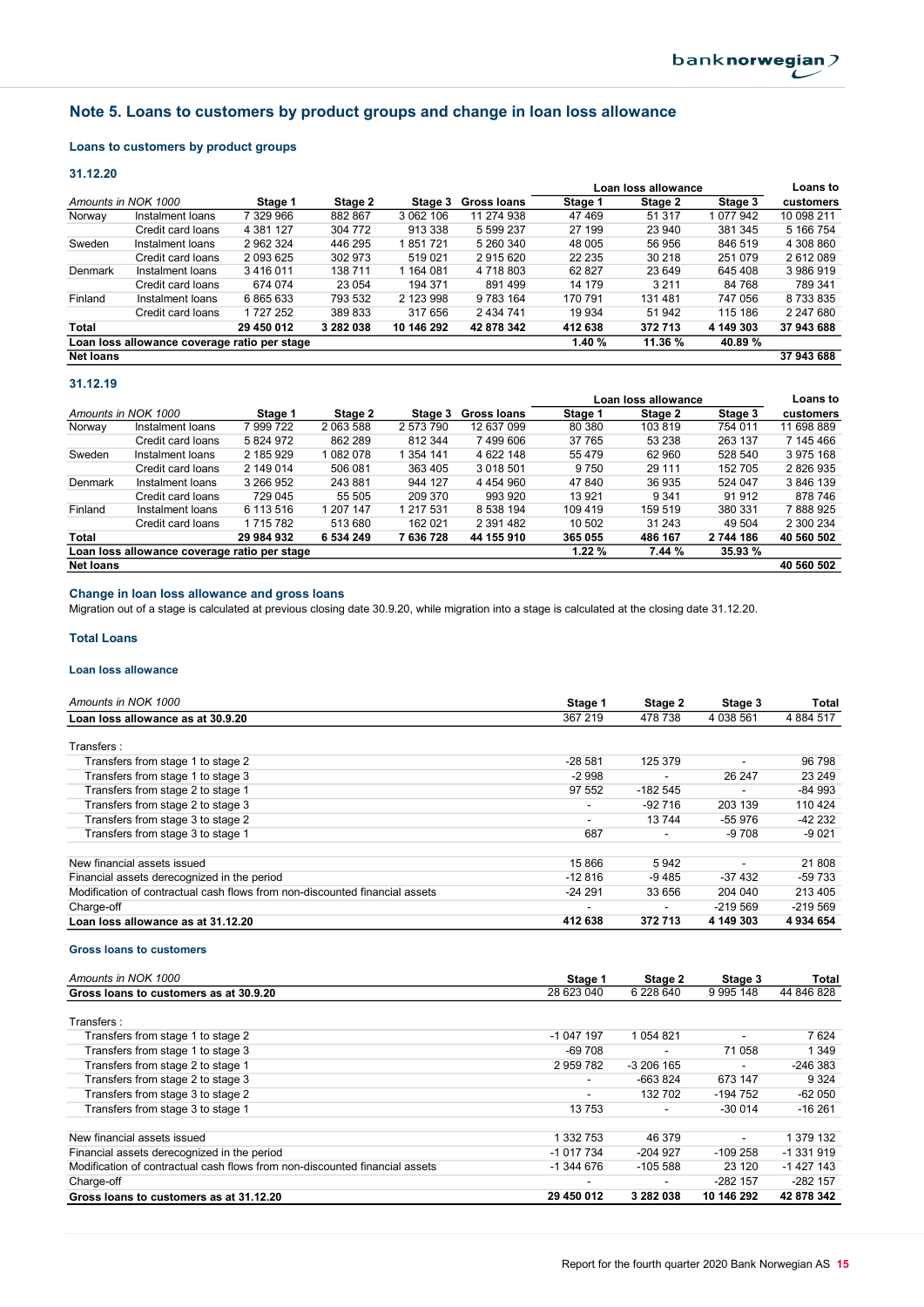#### Instalment loans total

#### Loan loss allowance

| Amounts in NOK 1000                                                         | Stage 1                  | Stage 2  | Stage 3       | Total     |
|-----------------------------------------------------------------------------|--------------------------|----------|---------------|-----------|
| Loan loss allowance as at 30.9.20                                           | 296 548                  | 352 213  | 3 2 2 1 2 2 3 | 3 869 983 |
| Transfers:                                                                  |                          |          |               |           |
| Transfers from stage 1 to stage 2                                           | $-21992$                 | 90 215   | ۰             | 68 223    |
| Transfers from stage 1 to stage 3                                           | $-2548$                  |          | 22745         | 20 197    |
| Transfers from stage 2 to stage 1                                           | 76 949                   | -136 059 |               | $-59110$  |
| Transfers from stage 2 to stage 3                                           | $\overline{\phantom{a}}$ | -76 670  | 156 077       | 79 407    |
| Transfers from stage 3 to stage 2                                           | $\blacksquare$           | 11 010   | $-41771$      | $-30761$  |
| Transfers from stage 3 to stage 1                                           | 642                      |          | -6 949        | -6 308    |
| New financial assets issued                                                 | 13841                    | 4 3 7 1  | ۰             | 18 213    |
| Financial assets derecognized in the period                                 | $-12144$                 | $-8070$  | $-31096$      | $-51310$  |
| Modification of contractual cash flows from non-discounted financial assets | $-22223$                 | 26 392   | 152 794       | 156 983   |
| Charge-off                                                                  | $\blacksquare$           |          | $-156098$     | $-156098$ |
| Loan loss allowance as at 31.12.20                                          | 329 092                  | 263 402  | 3 3 1 6 9 2 5 | 3 909 419 |

#### Gross loans to customers

| Amounts in NOK 1000                                                         | Stage 1                  | Stage 2       | Stage 3   | Total      |
|-----------------------------------------------------------------------------|--------------------------|---------------|-----------|------------|
| Gross loans to customers as at 30.9.20                                      | 19 656 692               | 4 546 844     | 8 070 454 | 32 273 991 |
| Transfers:                                                                  |                          |               |           |            |
| Transfers from stage 1 to stage 2                                           | -705 744                 | 685 404       |           | $-20.341$  |
| Transfers from stage 1 to stage 3                                           | $-60,108$                |               | 60 915    | 806        |
| Transfers from stage 2 to stage 1                                           | 2 2 3 1 4 9 6            | $-2353578$    | ۰         | $-122082$  |
| Transfers from stage 2 to stage 3                                           | $\overline{\phantom{a}}$ | $-518543$     | 523 941   | 5 3 9 8    |
| Transfers from stage 3 to stage 2                                           | $\overline{\phantom{a}}$ | 110 666       | -146 485  | $-35819$   |
| Transfers from stage 3 to stage 1                                           | 12 4 3 5                 |               | $-21240$  | $-8804$    |
| New financial assets issued                                                 | 1 272 192                | 36 935        | $\sim$    | 1 309 127  |
| Financial assets derecognized in the period                                 | $-931915$                | -178 388      | $-90259$  | $-1200562$ |
| Modification of contractual cash flows from non-discounted financial assets | $-901114$                | $-67935$      | 2 2 2 2   | $-966826$  |
| Charge-off                                                                  | $\overline{\phantom{a}}$ |               | -197 643  | $-197643$  |
| Gross loans to customers as at 31.12.20                                     | 20 573 934               | 2 2 6 1 4 0 6 | 8 201 905 | 31 037 245 |

#### Credit card total

#### Loan loss allowance

| Amounts in NOK 1000                                                         | Stage 1                  | Stage 2                  | Stage 3  | <b>Total</b> |
|-----------------------------------------------------------------------------|--------------------------|--------------------------|----------|--------------|
| Loan loss allowance as at 30.9.20                                           | 70 671                   | 126 525                  | 817338   | 1 0 14 5 34  |
|                                                                             |                          |                          |          |              |
| Transfers:                                                                  |                          |                          |          |              |
| Transfers from stage 1 to stage 2                                           | $-6588$                  | 35 164                   |          | 28 575       |
| Transfers from stage 1 to stage 3                                           | $-450$                   |                          | 3 5 0 2  | 3 0 5 2      |
| Transfers from stage 2 to stage 1                                           | 20 603                   | -46 486                  |          | $-25883$     |
| Transfers from stage 2 to stage 3                                           | $\overline{\phantom{a}}$ | $-16046$                 | 47 063   | 31 0 17      |
| Transfers from stage 3 to stage 2                                           | $\overline{\phantom{a}}$ | 2 7 3 4                  | $-14206$ | $-11471$     |
| Transfers from stage 3 to stage 1                                           | 45                       | $\overline{\phantom{a}}$ | $-2758$  | $-2713$      |
| New financial assets issued                                                 | 2024                     | 1571                     | ۰        | 3595         |
| Financial assets derecognized in the period                                 | $-672$                   | $-1415$                  | $-6.337$ | $-8423$      |
| Modification of contractual cash flows from non-discounted financial assets | $-2089$                  | 7 2 6 4                  | 51 247   | 56 423       |
| Charge-off                                                                  | $\overline{\phantom{a}}$ |                          | -63 471  | -63 471      |
| Loan loss allowance as at 31.12.20                                          | 83 546                   | 109 311                  | 832 378  | 1 025 234    |

#### Gross loans to customers

| Amounts in NOK 1000                                                         | Stage 1                  | Stage 2   | Stage 3  | <b>Total</b> |
|-----------------------------------------------------------------------------|--------------------------|-----------|----------|--------------|
| Gross loans to customers as at 30.9.20                                      | 8 966 348                | 681 796   | 924 694  | 12 572 837   |
|                                                                             |                          |           |          |              |
| Transfers:                                                                  |                          |           |          |              |
| Transfers from stage 1 to stage 2                                           | $-341452$                | 369 417   |          | 27 964       |
| Transfers from stage 1 to stage 3                                           | $-9600$                  |           | 10 143   | 543          |
| Transfers from stage 2 to stage 1                                           | 728 286                  | $-852588$ |          | $-124301$    |
| Transfers from stage 2 to stage 3                                           | $\overline{\phantom{a}}$ | $-145280$ | 149 206  | 3926         |
| Transfers from stage 3 to stage 2                                           | $\overline{\phantom{a}}$ | 22 036    | $-48266$ | $-26231$     |
| Transfers from stage 3 to stage 1                                           | 1 3 1 8                  |           | -8 775   | $-7457$      |
|                                                                             |                          |           |          |              |
| New financial assets issued                                                 | 60 561                   | 9444      | ۰        | 70 005       |
| Financial assets derecognized in the period                                 | $-85819$                 | $-26539$  | $-18999$ | $-131.357$   |
| Modification of contractual cash flows from non-discounted financial assets | -443 562                 | $-37653$  | 20 898   | $-460316$    |
| Charge-off                                                                  | -                        |           | $-84515$ | $-84515$     |
| Gross loans to customers as at 31.12.20                                     | 8876079                  | 1 020 632 | 1944387  | 11 841 098   |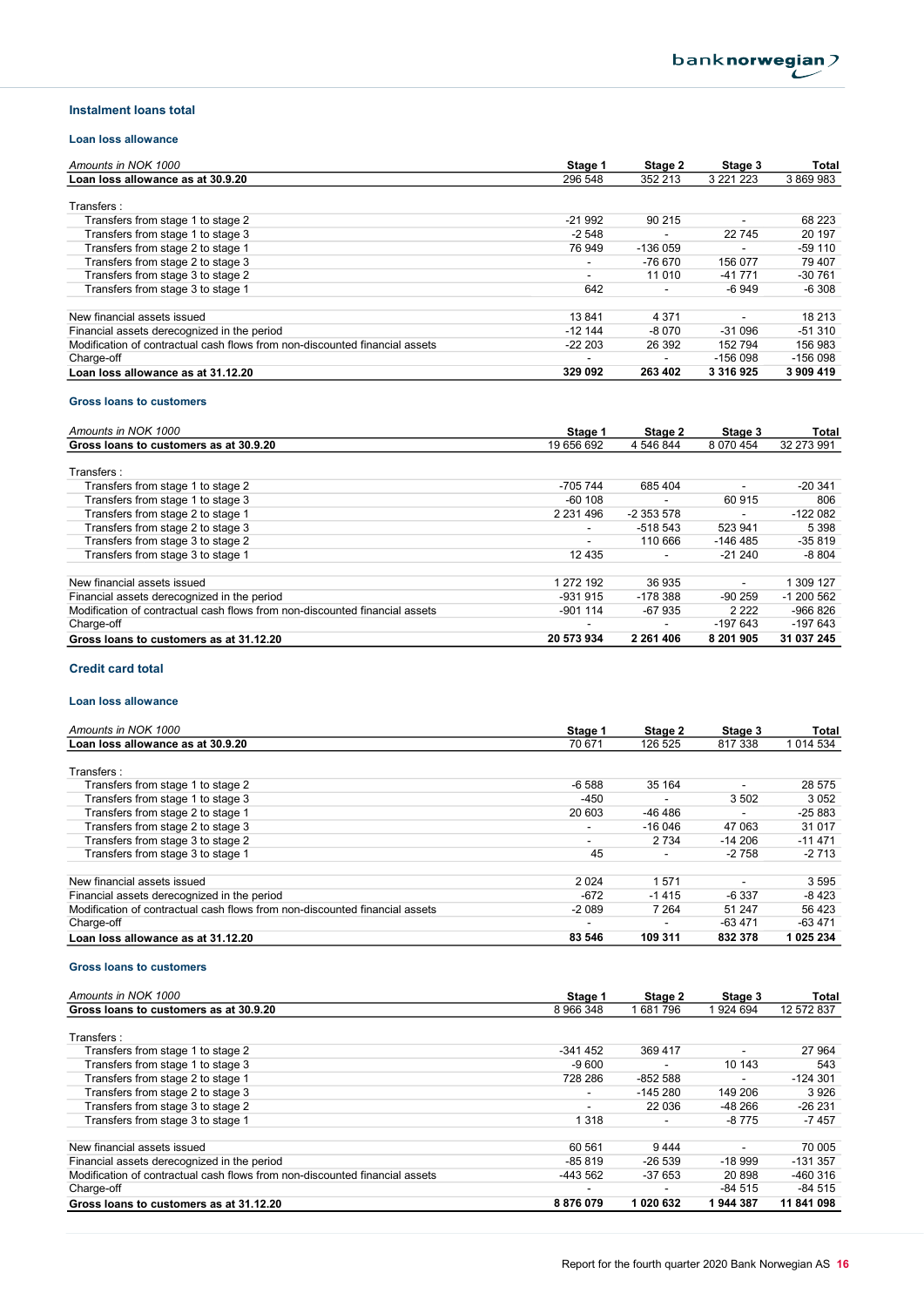## Note 6. Provision for loan losses

| Amounts in NOK 1000                                             | 2020      | 2019      |
|-----------------------------------------------------------------|-----------|-----------|
| Realized losses in the period due to final write-offs           | 74 903    | 46 813    |
| Realized losses in the period due to charge-offs*               | 209 683   | 436 891   |
| Loan loss provisions - lifetime expected credit loss (stage 3)  | 658 194   | 922 091   |
| Loan loss provisions - lifetime expected credit loss (stage 2)  | $-143024$ | 99 639    |
| Loan loss provisions - 12 months expected credit loss (stage 1) | 31 192    | 121 926   |
| <b>Provision for loan losses</b>                                | 1830948   | 1 627 359 |

\*Charge-off means that the entire loan is written down and removed from gross loans while maintaining the claim against the customer. The total legal claim of the charged-off accounts is TNOK 1 827 175 as of 31.12.2020.

## Note 7. Risk classes

|                                            | Probability of |             |           |                          | Gross Ioans*             |               | <b>Undrawn credit limits</b> |            |
|--------------------------------------------|----------------|-------------|-----------|--------------------------|--------------------------|---------------|------------------------------|------------|
| Amounts in NOK 1000                        | default        | Stage 1     | Stage 2   | Stage 3                  | 31.12.20                 | 31.12.19      | 31.12.20                     | 31.12.19   |
| A                                          | $0 - 1%$       | 6 148 995   | 30 267    | ۰.                       | 6 179 263                | 6851773       | 48 008 525                   | 42 938 545 |
| В                                          | $1 - 3%$       | 9 0 14 0 22 | 132 084   | $\overline{\phantom{0}}$ | 9 146 106                | 10 371 775    | 728 160                      | 955 651    |
| C                                          | $3 - 5%$       | 4762865     | 75 467    | $\overline{\phantom{0}}$ | 4 838 332                | 4 4 0 5 7 9 0 | 173 971                      | 253 409    |
| D                                          | $5 - 9%$       | 4 005 487   | 135 807   | $\overline{\phantom{0}}$ | 4 141 294                | 4 066 599     | 122 376                      | 261 556    |
| Е                                          | $9 - 15 \%$    | 2 773 560   | 290 077   | $\overline{\phantom{0}}$ | 3 063 638                | 3 615 128     | 43 4 66                      | 163 107    |
| F                                          | $15 - 20%$     | 1 032 869   | 268 943   | ۰.                       | 1 301 812                | 1 373 658     | 9857                         | 16 446     |
| G                                          | $20 - 30 \%$   | 1 182 641   | 526 520   | ۰.                       | 1709 161                 | 1495696       | 8742                         | 14 185     |
| н                                          | $30 - 40%$     | 366 678     | 446 864   |                          | 813 542                  | 614 004       | 1 609                        | 2 0 3 9    |
|                                            | $40 - 55%$     | 141 151     | 506 270   |                          | 647 421                  | 422 106       | 704                          | 1 2 0 5    |
| J                                          | $55 - 100 %$   | 21 745      | 869 737   |                          | 891 482                  | 355 278       | 196                          | 223        |
| Previous categorized delayed, not impaired |                | ۰           | ۰         | -                        | $\overline{\phantom{0}}$ | 2 947 373     | $\overline{\phantom{a}}$     |            |
| Defaulted loans                            |                |             | ۰         | 10 146 292               | 10 146 292               | 7 636 728     |                              |            |
| Total                                      |                | 29 450 013  | 3 282 038 | 10 146 292               | 42 878 342               | 44 155 910    | 49 097 604                   | 45 606 367 |

Risk is grouped into PD bands from A to J, with A being the lowest risk.

\*Disclosure of risk class information has been simplified to reflect a more transparent grouping of loans. All non-impaired loans are classified A to J. Comparable periods are restated.

## Note 8. Net interest income

| Amounts in NOK 1000                                                 | 2020      | 2019      |
|---------------------------------------------------------------------|-----------|-----------|
| Interest income from cash and deposits with the central bank        | 206       | 781       |
| Interest income from loans to and deposits with credit institutions | 2497      | 8430      |
| Interest income from instalment loans                               | 4 154 887 | 4 114 730 |
| Interest income from other loans                                    | 432       |           |
| Interest income from credit card loans                              | 1726892   | 1624932   |
| Interest income from sales financing                                | 221       | 650       |
| Interest income, effective interest method                          | 5885136   | 5 749 523 |
| Interest and other income from certificates and bonds               | 226 167   | 155 937   |
| Other interest and other interest related income                    | 7 7 1 3   | 6 3 4 3   |
| Other interest income                                               | 233 880   | 162 279   |
| Interest expense from deposits from the central bank                | 19 001    |           |
| Interest expense from deposits from customers                       | 425 177   | 478 037   |
| Interest expense on debt securities issued                          | 157 681   | 70 531    |
| Interest expense on subordinated loan                               | 36 008    | 34 665    |
| Other interest and other interest related expenses                  | 64 402    | 66 857    |
| Interest expenses                                                   | 702 269   | 650 090   |
| Net interest income                                                 | 5416746   | 5 261 712 |

## Note 9. Net commission and bank services income

| Amounts in NOK 1000                                 | 2020    | 2019    |
|-----------------------------------------------------|---------|---------|
| Payment services                                    | 294 430 | 416 056 |
| Insurance services                                  | 71 073  | 70 440  |
| Other fees and commission and bank services income  | 46 513  | 53 947  |
| Total commission and bank services income           | 412016  | 540 443 |
| Payment services                                    | 98 040  | 160 458 |
| Insurance services                                  | 71 522  | 67 516  |
| Other fees and commission and bank services expense | 24 802  | 22 218  |
| Total commission and bank services expenses         | 194 364 | 250 192 |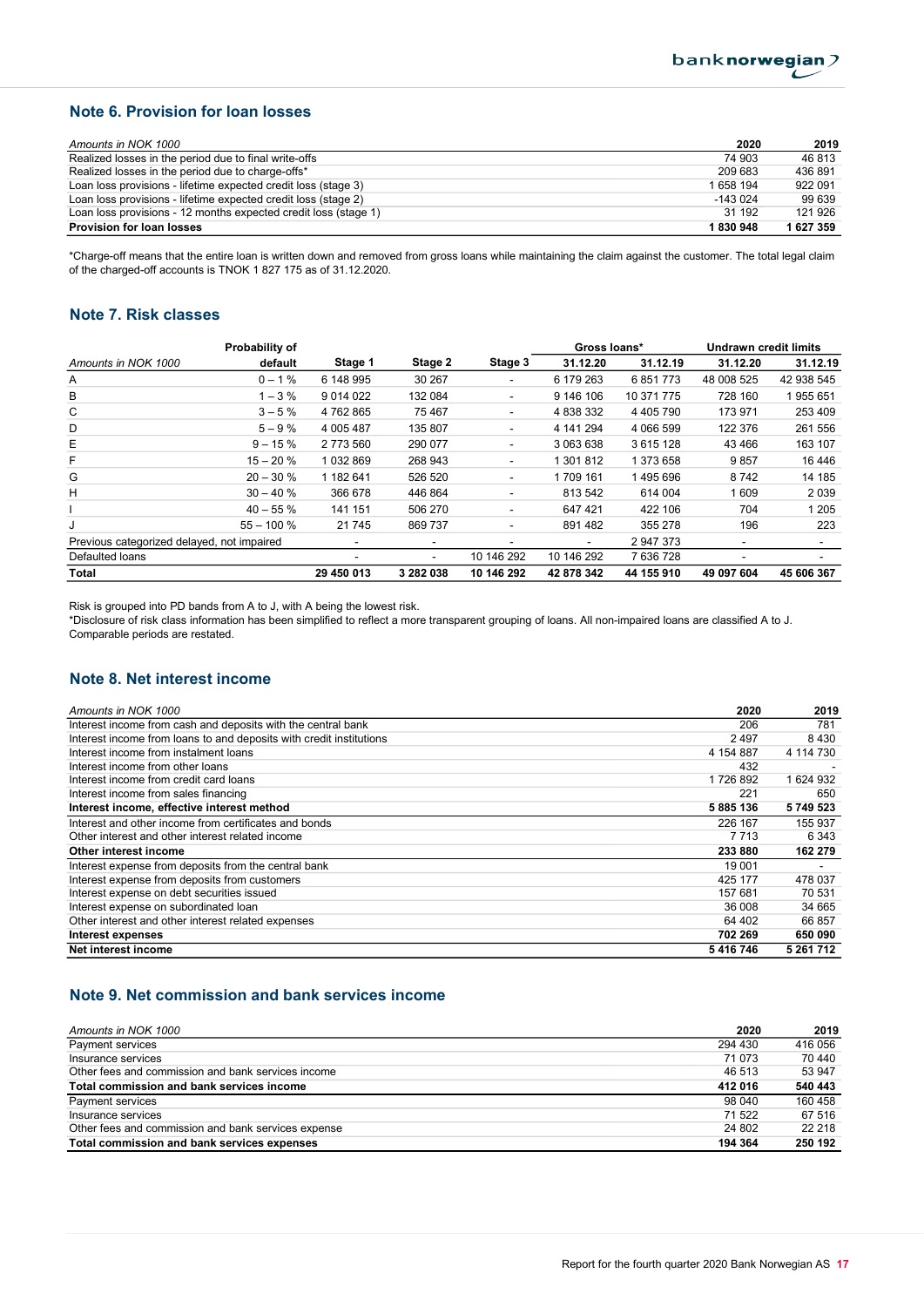## Note 10. Net change in value on securities and currency

| Amounts in NOK 1000                            | 2020      | 2019    |
|------------------------------------------------|-----------|---------|
| Net change on certificates and bonds           | $-111296$ | -74 558 |
| Net change on FX-forwards*                     | 100 018   | 143 008 |
| Net currency effects                           | $-5919$   | -49 509 |
| Net change on shares and other securities      | 5830      | 13 112  |
| Net change in value on securities and currency | $-11367$  | 32 053  |

\*The contract amount was NOK 10 394 million in 2020 and NOK 14 636 million in 2019.

## Note 11. General administrative expenses

| Amounts in NOK 1000                   | 2020      | 2019    |
|---------------------------------------|-----------|---------|
| Sales and marketing                   | 778 294   | 879 117 |
| IT operations                         | 92 867    | 88 871  |
| External services costs               | 111 410   | 70 677  |
| Other administrative expenses         | 54 623    | 49 864  |
| Total general administrative expenses | 1 037 194 | 088 530 |

## Note 12. Debt securities issued and subordinated loan

| Amounts in NOK 1000                                     | 31.12.20     | 31.12.19  |
|---------------------------------------------------------|--------------|-----------|
| Debt securities issued, carrying value (amortized cost) | 6 0 34 3 8 7 | 6 537 863 |
| Subordinated loans, carrying value (amortized cost)     | 877820       | 822 688   |
| Total debt securities issued and subordinated loans     | 6912207      | 7 360 551 |

|                                                 | <b>Nominal</b> |            |          | Reference       |            |           |
|-------------------------------------------------|----------------|------------|----------|-----------------|------------|-----------|
|                                                 | value          |            |          | rate            |            | Carrying  |
| <b>ISIN</b>                                     | outstanding    | Currency   | Interest | + margin        | Maturity*  | value     |
| Debt securities issued (senior unsecured bonds) |                |            |          |                 |            |           |
| NO0010837206                                    | 335 000        | <b>SEK</b> | Floating | STIBOR + 120bp  | 22.02.2021 | 349 954   |
| NO0010848583                                    | 192 000        | <b>SEK</b> | Floating | STIBOR + 140bp  | 29.09.2021 | 198 745   |
| NO0010848591                                    | 1 000 000      | <b>NOK</b> | Floating | $NIBOR + 150bp$ | 29.03.2022 | 999 879   |
| NO0010863582                                    | 400 000        | <b>SEK</b> | Floating | STIBOR + 140bp  | 16.09.2022 | 417 394   |
| NO0010863574                                    | 400 000        | <b>NOK</b> | Floating | $NIBOR + 140bp$ | 16.09.2022 | 400 124   |
| NO0010871148                                    | 800 000        | <b>NOK</b> | Floating | NIBOR + 195bp   | 12.12.2022 | 799 839   |
| NO0010871130                                    | 1 000 000      | <b>SEK</b> | Floating | STIBOR + 190bp  | 12.12.2022 | 1 043 033 |
| NO0010871155                                    | 1 200 000      | <b>NOK</b> | Floating | $NIBOR + 215bp$ | 12.12.2023 | 1 199 682 |
| NO0010871296                                    | 600 000        | <b>SEK</b> | Floating | STIBOR + 200bp  | 12.12.2023 | 625 738   |
| <b>Total debt securities issued</b>             | 5927000        |            |          |                 |            | 6 034 387 |
| <b>Subordinated loans</b>                       |                |            |          |                 |            |           |
| NO0010774326                                    | 100 000        | <b>NOK</b> | Floating | $NIBOR + 300bp$ | 21.09.2021 | 99 965    |
| NO0010797988                                    | 200 000        | <b>NOK</b> | Floating | $NIBOR + 375bp$ | 16.06.2022 | 199 863   |
| NO0010833130                                    | 550 000        | <b>SEK</b> | Floating | STIBOR + 375bp  | 02.10.2023 | 577 993   |
| <b>Total subordinated loans</b>                 | 850 000        |            |          |                 |            | 877820    |
| Total                                           | 6777000        |            |          |                 |            | 6912207   |

\* For subordinated loans maturity reflects the first possible call date.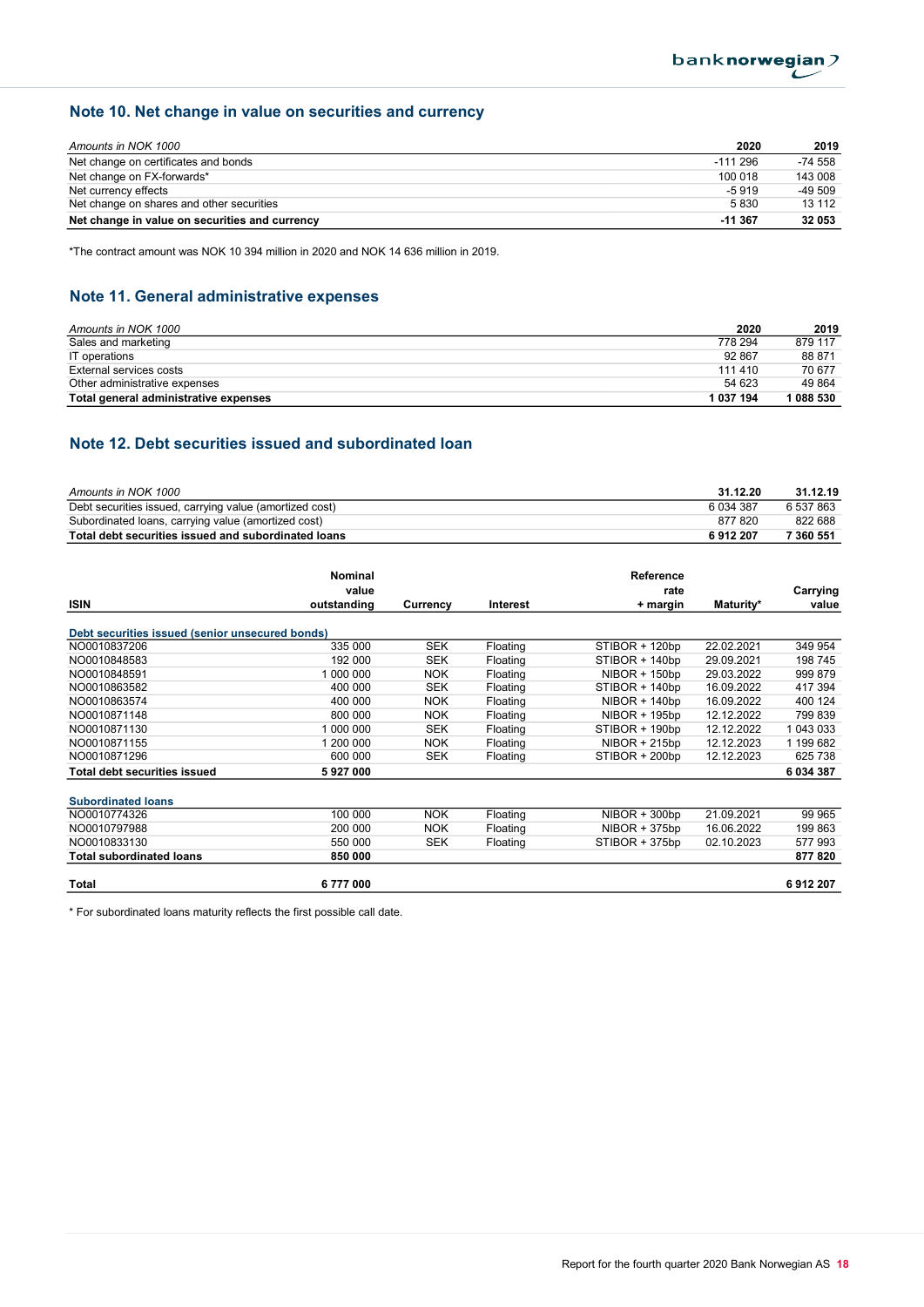## Note 13. Financial instruments

#### Financial instruments at fair value

|                                           | 31.12.20                 |            |                          |            |  |  |
|-------------------------------------------|--------------------------|------------|--------------------------|------------|--|--|
| Amounts in NOK 1000                       | Level 1                  | Level 2    | Level 3                  | Total      |  |  |
| Certificates and bonds*                   |                          | 21 520 427 | $\overline{\phantom{a}}$ | 21 520 427 |  |  |
| <b>Financial derivatives</b>              | $\overline{\phantom{a}}$ | 341 309    |                          | 341 309    |  |  |
| Shares and other securities               | $\overline{\phantom{a}}$ |            | 50 692                   | 50 692     |  |  |
| Total financial assets at fair value      | $\sim$                   | 21 861 736 | 50 692                   | 21 912 429 |  |  |
| <b>Financial derivatives</b>              | $\overline{\phantom{0}}$ | 64 862     | ۰                        | 64 862     |  |  |
| Loans from credit institutions**          | 1 313 710                |            | $\overline{\phantom{a}}$ | 1 313 710  |  |  |
| Total financial liabilities at fair value | 1 313 710                | 64 862     | $\blacksquare$           | 1 378 571  |  |  |

\*Of which NOK 1 000 million is collateral for loans in Norges Bank. \*\*NOK 1 000 million is loans from Norges Bank.

|                                           | 31.12.19                 |                          |                          |            |  |
|-------------------------------------------|--------------------------|--------------------------|--------------------------|------------|--|
| Amounts in NOK 1000                       | Level 1                  | Level 2                  | Level 3                  | Total      |  |
| Certificates and bonds                    | $\overline{\phantom{a}}$ | 14 650 988               | ٠                        | 14 650 988 |  |
| Financial derivatives                     | $\overline{\phantom{a}}$ | 76 371                   | $\overline{\phantom{a}}$ | 76 371     |  |
| Shares and other securities               | $\overline{\phantom{a}}$ | $\overline{\phantom{a}}$ | 44 863                   | 44 863     |  |
| Total financial assets at fair value      | $\overline{\phantom{0}}$ | 14 727 360               | 44 863                   | 14 772 222 |  |
| <b>Financial derivatives</b>              | $\overline{\phantom{a}}$ | 29 621                   |                          | 29 6 21    |  |
| Total financial liabilities at fair value | $\blacksquare$           | 29 621                   | $\blacksquare$           | 29 621     |  |

#### Change in instruments classified at level 3

|                                          | 2020                     |                          | 2019          |         |  |
|------------------------------------------|--------------------------|--------------------------|---------------|---------|--|
|                                          | <b>Shares</b>            |                          | <b>Shares</b> |         |  |
|                                          | and other                |                          | and other     |         |  |
| Amounts in NOK 1000                      | securities               | Total                    | securities    | Total   |  |
| <b>Value 01.01</b>                       | 44 863                   | 44 863                   | 36 691        | 36 691  |  |
| Net gain / loss on financial instruments | 5830                     | 5830                     | 13 4 27       | 13 4 27 |  |
| One time payout                          | $\overline{\phantom{a}}$ | $\overline{\phantom{a}}$ | $-5255$       | $-5255$ |  |
| <b>Value 31.12</b>                       | 50 692                   | 50 692                   | 44 863        | 44 863  |  |

#### Fair value of financial instruments at amortized cost

Financial instruments at amortized cost are valued at originally determined cash flows, adjusted for any impairment losses. Amortized cost will not always give values that match the market's assessment of the same instruments, due to different perceptions of market conditions, risk and return requirements.

#### Debt securities issued and subordinated loan

The fair value of debt securities issued and subordinated loan are based on observable market data where available.

|                                    | 31.12.20          |            | 31.12.19          |                   |
|------------------------------------|-------------------|------------|-------------------|-------------------|
| Amounts in NOK 1000                | <b>Book value</b> | Fair value | <b>Book value</b> | <b>Fair value</b> |
| Debt securities issued             | 6 0 34 3 87       | 5957929    | 6 537 863         | 6 605 850         |
| Subordinated loan                  | 877820            | 830 961    | 822 688           | 824 476           |
| <b>Total financial liabilities</b> | 6912207           | 6788889    | 7 360 551         | 7 430 326         |
|                                    | 31.12.20          |            |                   |                   |

|                             | <b>VI.IL.V</b>           |           |                          |            |
|-----------------------------|--------------------------|-----------|--------------------------|------------|
| Amounts in NOK 1000         | Level                    | Level 2   | Level 3                  | Total      |
| Debt securities issued      | $\overline{\phantom{a}}$ | 6 034 387 | $\overline{\phantom{0}}$ | 6 0 34 387 |
| Subordinated Ioan           | -                        | 877820    | $\overline{\phantom{0}}$ | 877820     |
| Total financial liabilities | -                        | 6912207   | $\blacksquare$           | 6912207    |

|                                    | 31.12.19                 |           |                          |           |
|------------------------------------|--------------------------|-----------|--------------------------|-----------|
| Amounts in NOK 1000                | Level '                  | Level 2   | Level 3                  | Total     |
| Debt securities issued             | $\overline{\phantom{0}}$ | 6 537 863 | $\overline{\phantom{0}}$ | 6 537 863 |
| Subordinated loan                  | $\overline{\phantom{0}}$ | 822 688   |                          | 822 688   |
| <b>Total financial liabilities</b> | $\overline{\phantom{a}}$ | 7 360 551 | $\overline{\phantom{a}}$ | 7 360 551 |

Level 1: Valuation based on quoted prices in an active market.

Level 2: Valuation based on observable market data, other than quoted prices.

Level 3: Valuation based on observable market data when valuation can not be determined in level 1 or 2.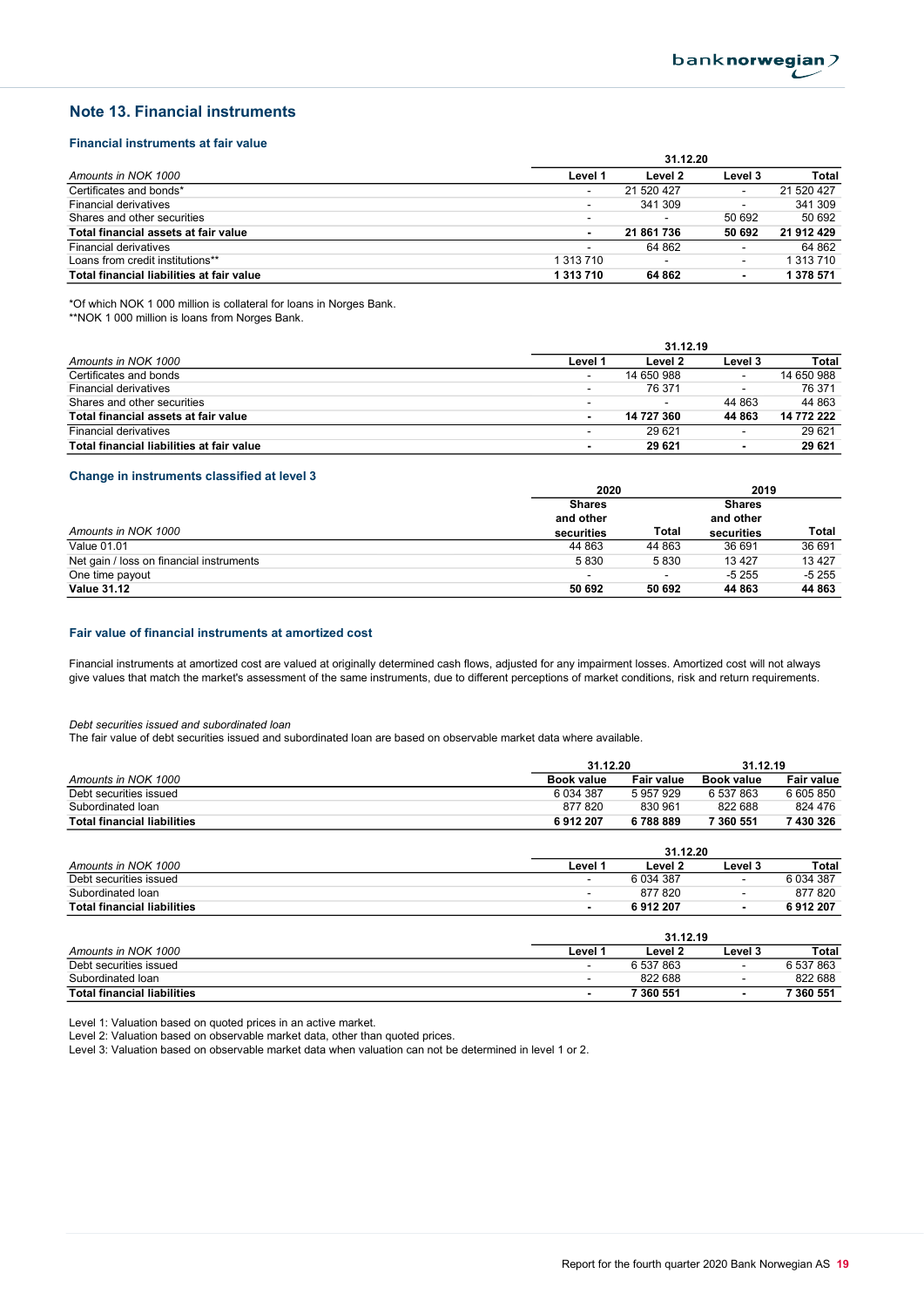### Note 14. Related parties and other investments

Norwegian Finans Holding ASA owns 100% of Bank Norwegian AS. Bank Norwegian AS has since 2007 had an agreement with Norwegian Air Shuttle ASA regarding the use of the brand name Norwegian, IP-rights and cooperation regarding the loyalty program Norwegian Reward. The agreement was renegotiated in the second quarter 2018 and is valid for ten years. In the fourth quarter 2020 the total expensed amount related to Norwegian Air Shuttle ASA was NOK 75 million, comprising of portfolio related costs of NOK 61.7 million and sales and agent commissions of NOK 13.3 million. The portfolio related costs include license fee for use of brand name, IP-rights and other customer portfolio costs, such as cashpoints.

Bank Norwegian AS owns 2.38 % of VN Norge AS and in December 2020 the bank received a dividend payment of NOK 24 million.

## Note 15. Taxes

| Amounts in NOK 1000                      | 2020                     | 2019      |
|------------------------------------------|--------------------------|-----------|
| Profit on ordinary activities before tax | 2 538 180                | 2 644 518 |
| Permanent differences                    | $-28.314$                | $-12605$  |
| Paid interest on Tier 1 capital          | $-38580$                 | -45 697   |
| Group contributions                      | -1 276 880               |           |
| Basis for tax charge for the year        | 1 194 406                | 2 586 216 |
| Estimated tax expense (25%)              | 298 601                  | 646 554   |
| Previous year tax adjustment             | $\overline{\phantom{0}}$ | 5 3 2 5   |
| Tax charge                               | 298 601                  | 651 879   |